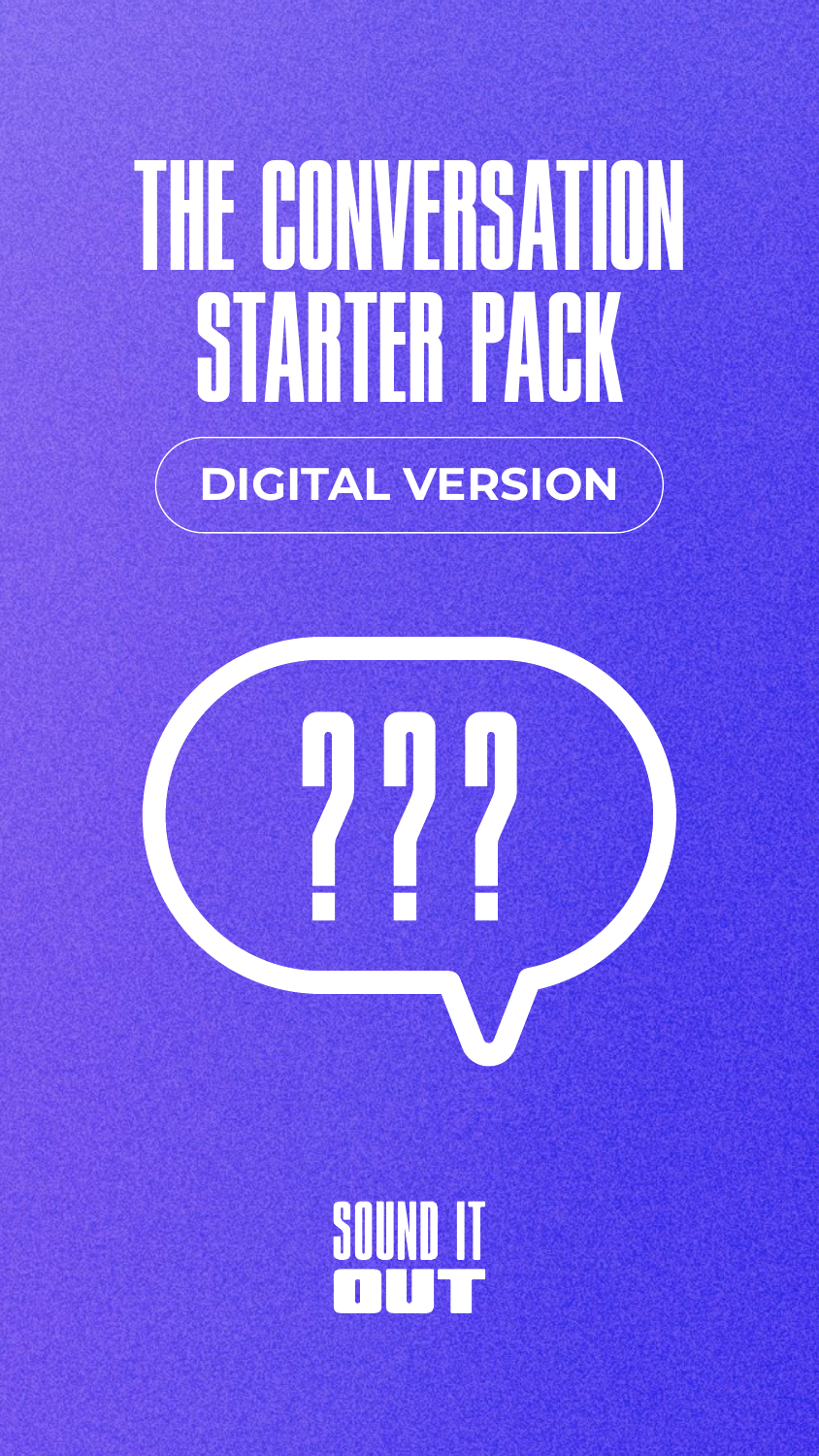#### **OVERVIEW**

It can sometimes be difficult to have conversations with your kids about their emotions, but as their parent or caregiver it's important to check in with them often. This Conversation Starter Pack (CSP) can help you open up a conversation with your kids, and get in the habit of having regular conversations about what they're thinking and feeling even when you aren't using these cards as a guide.

The CSP is designed to give you the space and tools to connect with your kid(s) and spark meaningful conversations about emotional wellbeing. Emotional wellbeing is an awareness of understanding and acceptance of our feelings. It's our ability to manage challenges and change. We hope this pack can help to educate and empower your children to speak openly, and break down the stigmas surrounding conversations of emotional wellness.

\*Expert tip: If you really want to set the vibe, play our exclusive [Sound it Out](https://sounditouttogether.org/album)  [Album](https://sounditouttogether.org/album) while using the CSP.\*

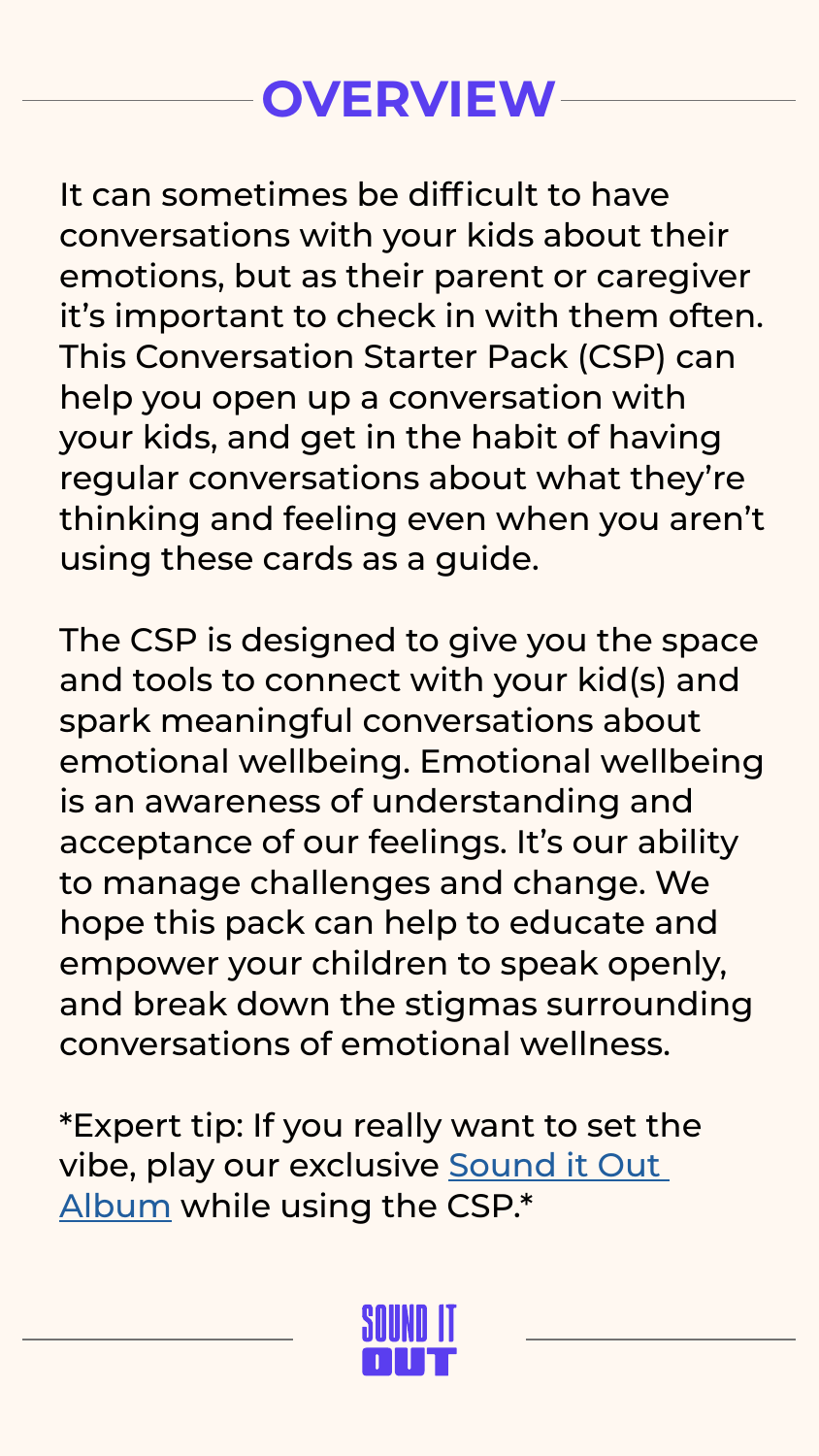#### **HOW TO PLAY**

The CSP includes several different categories including: Anxiety, Emotions, Support System, Friendship and Social Media. Each category includes questions that explore each theme. Begin by reading a category card to better understand the topic and the key takeaways to exploring the topic with the young people in your life.

**STEP 1:** Before starting the game for the first time, we recommend that you (the parent/caregiver) complete the reflection questions on your own. After you complete the reflection questions, you and the young person/people in your life can begin the game together.

**STEP 2:** Make sure all participants have a pen and paper handy for the written activities.

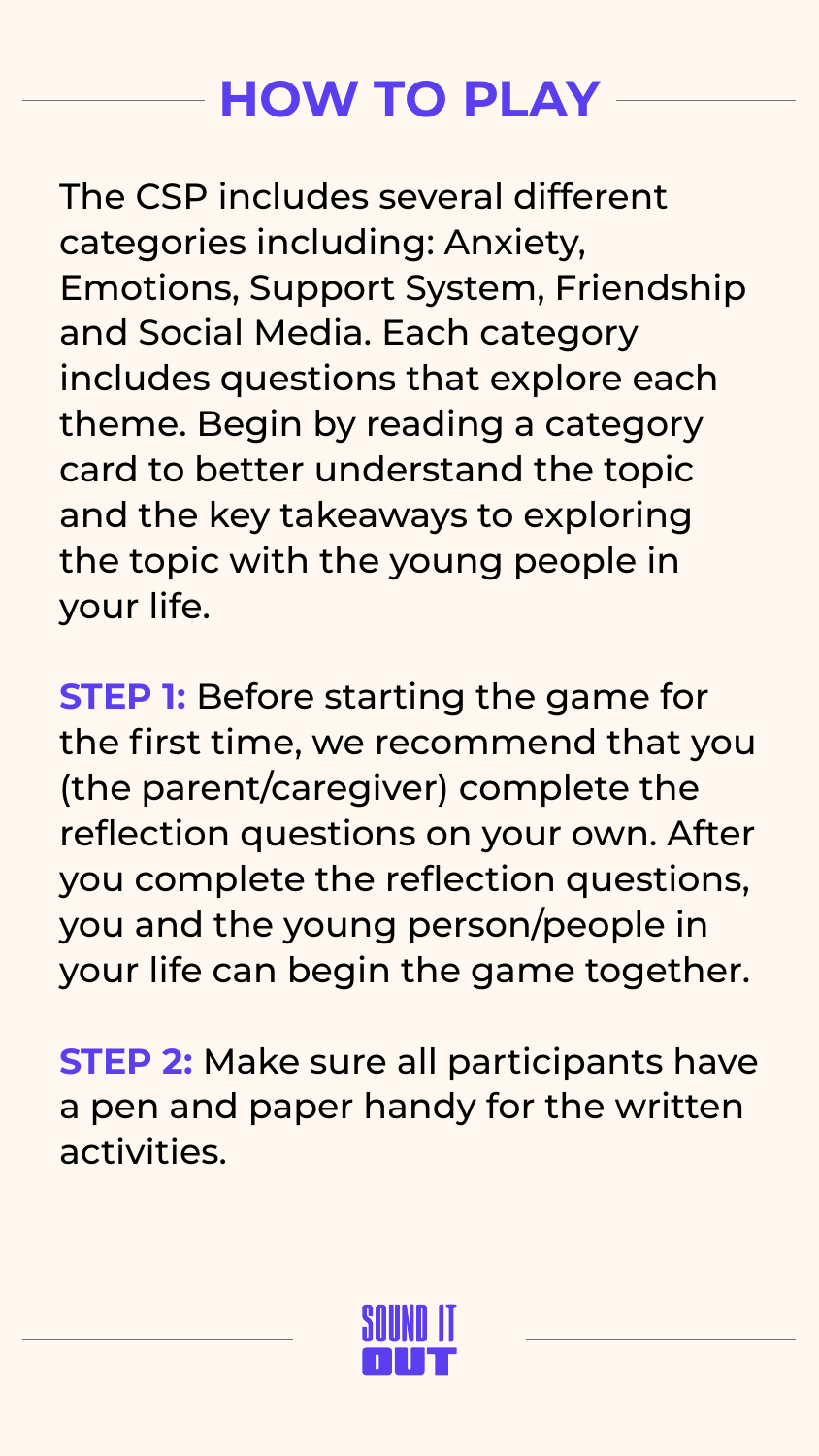#### **HOW TO PLAY**

**STEP 3:** All participants will review the feelings cards to check in with their emotions at the beginning and throughout the game.

**STEP 4:** Begin by choosing a category and then reading the category card aloud together. Anyone can also opt to skip any card at any point. There's no pressure to respond to every question.

**STEP 5:** When ready, proceed to the "Write it Down" cards for the final activity. Discuss your answers together.

**STEP 6:** There's no right or wrong way to play the game. You may find it helpful to sit down with your child and go through every card, or may prefer to go through a few cards every week. Have fun and make the conversation your own!

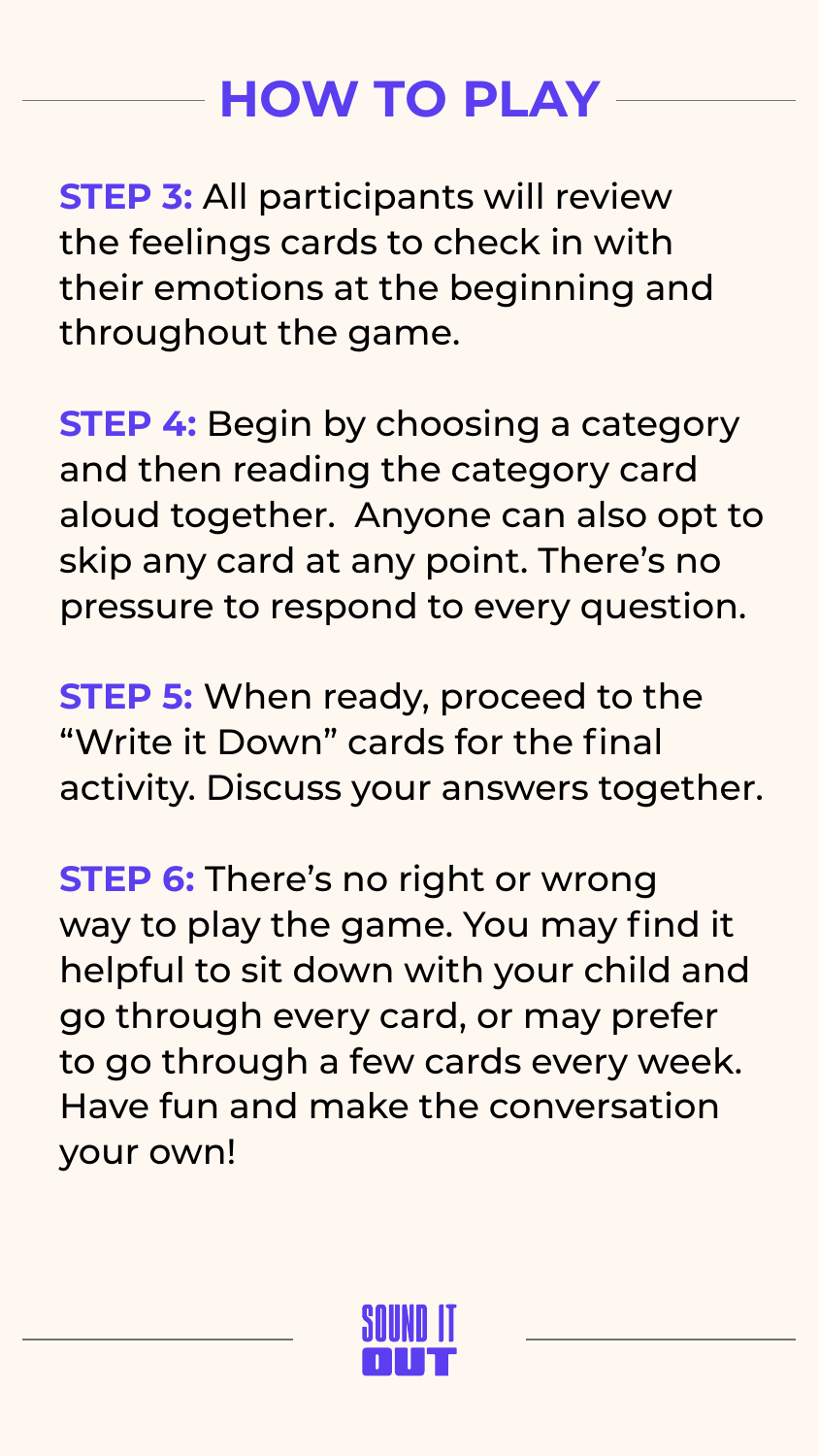#### **HOW TO PLAY**

If at any point you need assistance with anything your child raises with you, or if you notice behavior/verbal cues of tension, intense worried thoughts, sweating or dizziness, or inability to concentrate, please visit our [crisis](https://sounditouttogether.org/guides/basics/reaching-out-for-help)  [resources](https://sounditouttogether.org/guides/basics/reaching-out-for-help) page for more guidance.



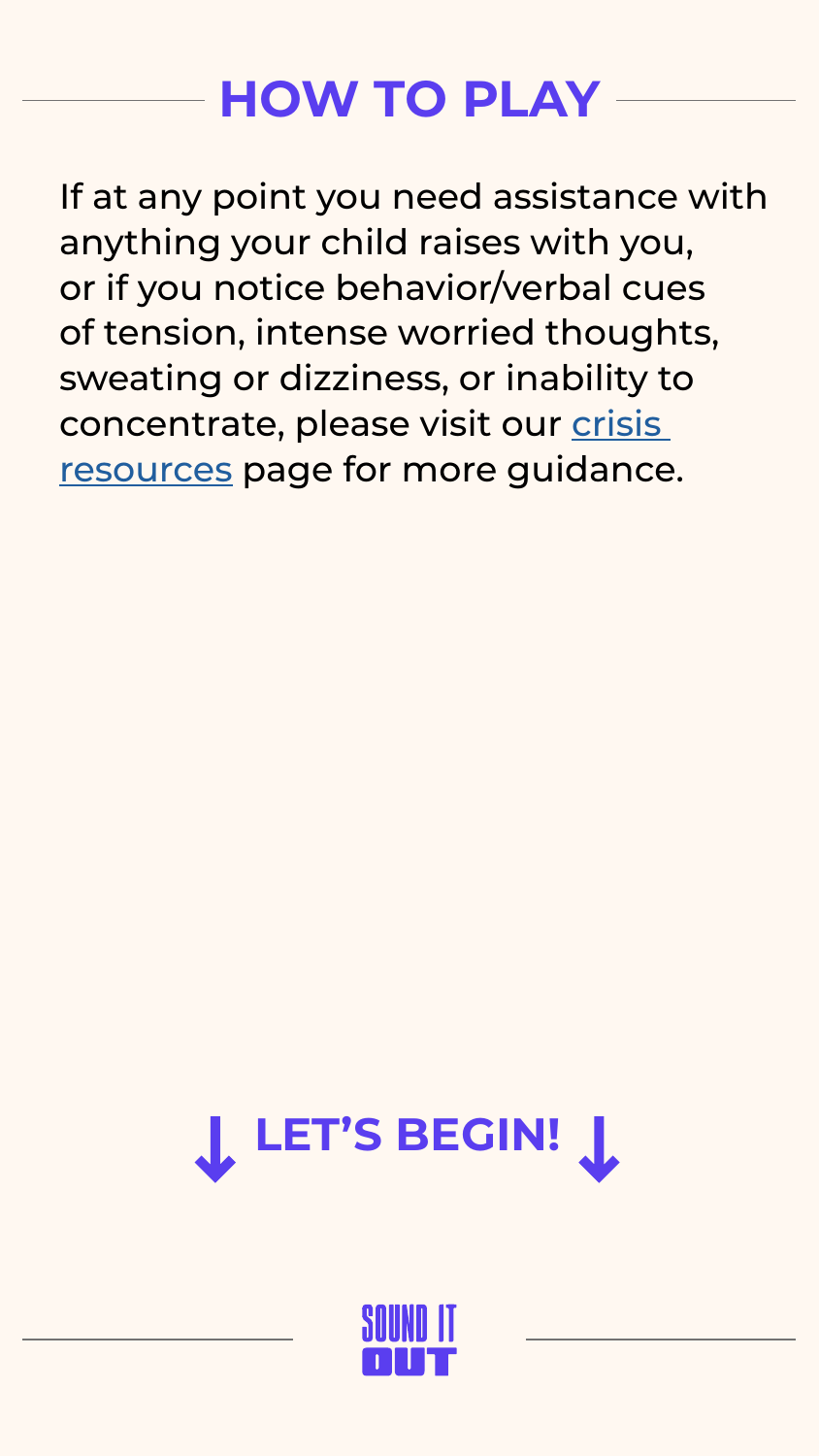# <span id="page-5-0"></span>**CATEGORIES**

#### **[FEELINGS](#page-6-0)**

#### **[ANXIETY](#page-13-0)**

#### **[EMOTIONS](#page-17-0)**

#### **[SUPPORT SYSTEM](#page-23-0)**

#### **[FRIENDSHIPS](#page-27-0)**

#### **[SOCIAL MEDIA](#page-31-0)**

**[ADDITIONAL QUESTIONS](#page-35-0)**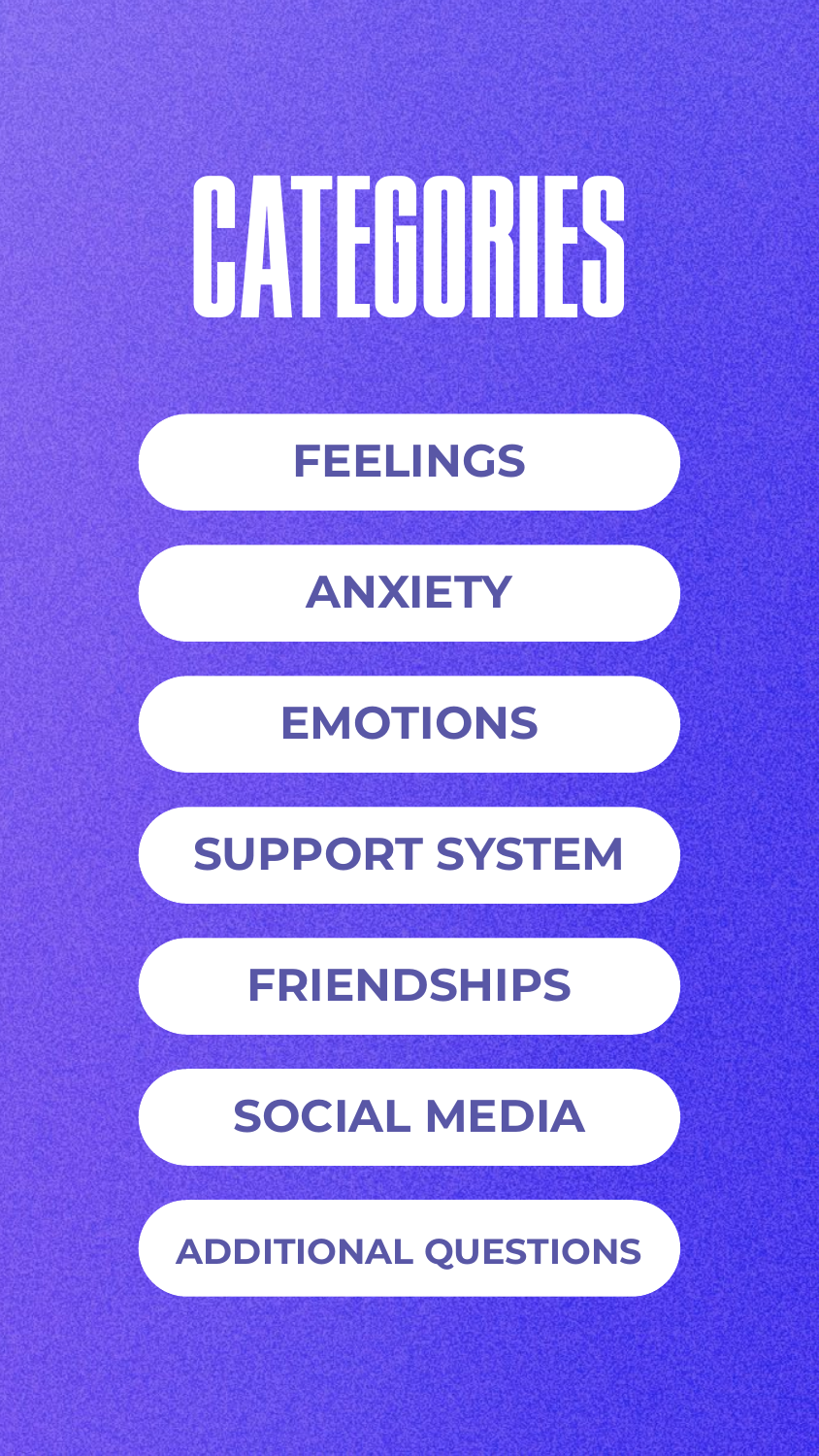#### <span id="page-6-0"></span>**FEELINGS CARD**

As you move through the Conversation Starter Pack, you can use these feelings and emotions cards. These cards can help you identify the types of feelings and emotions that may come up during the game, after the game, and can also be utilized for daily check-ins between parents/caregivers and young people.

**SCROLL FOR MORE**

**[BACK TO THE TOP](#page-5-0)**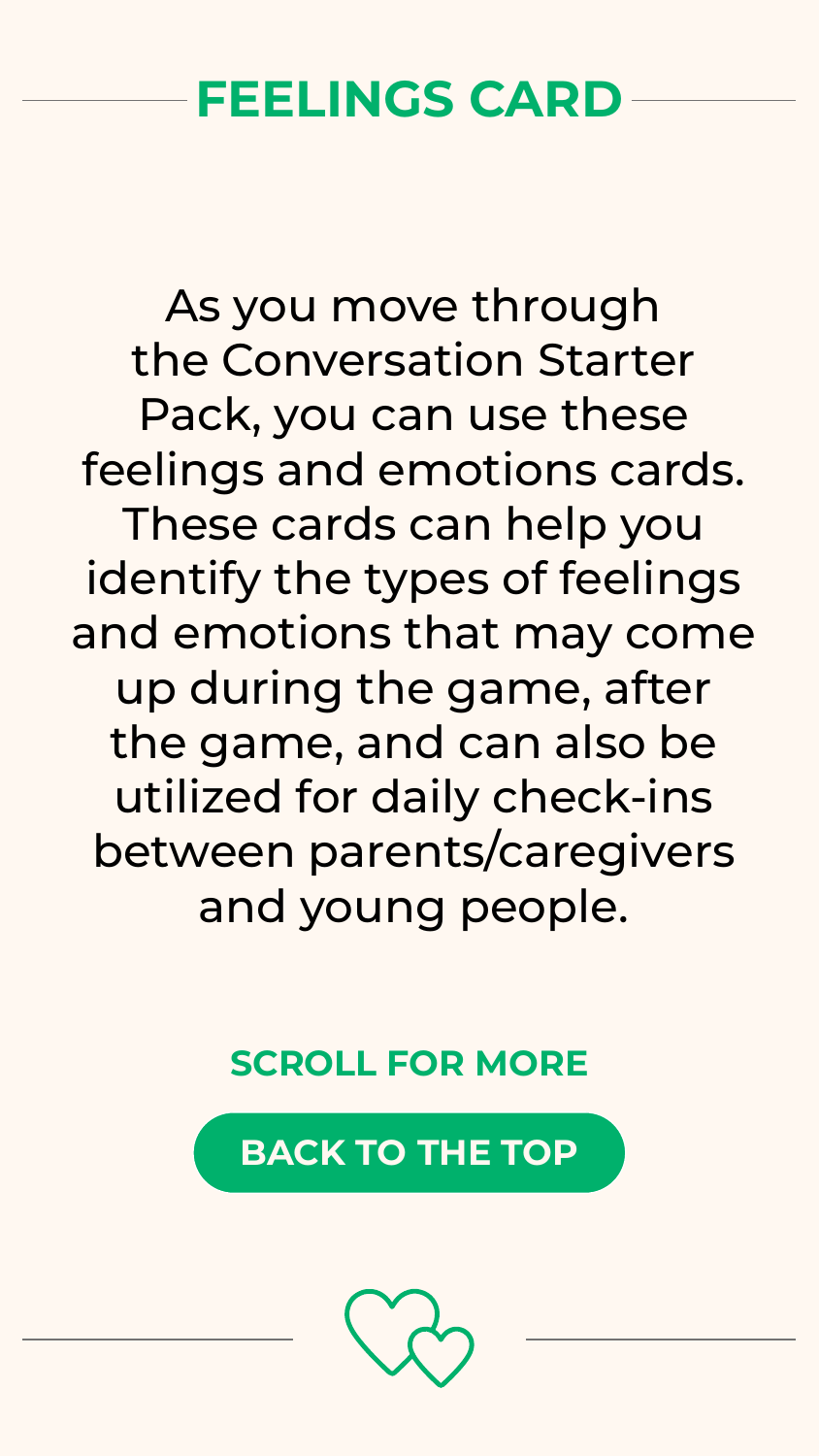

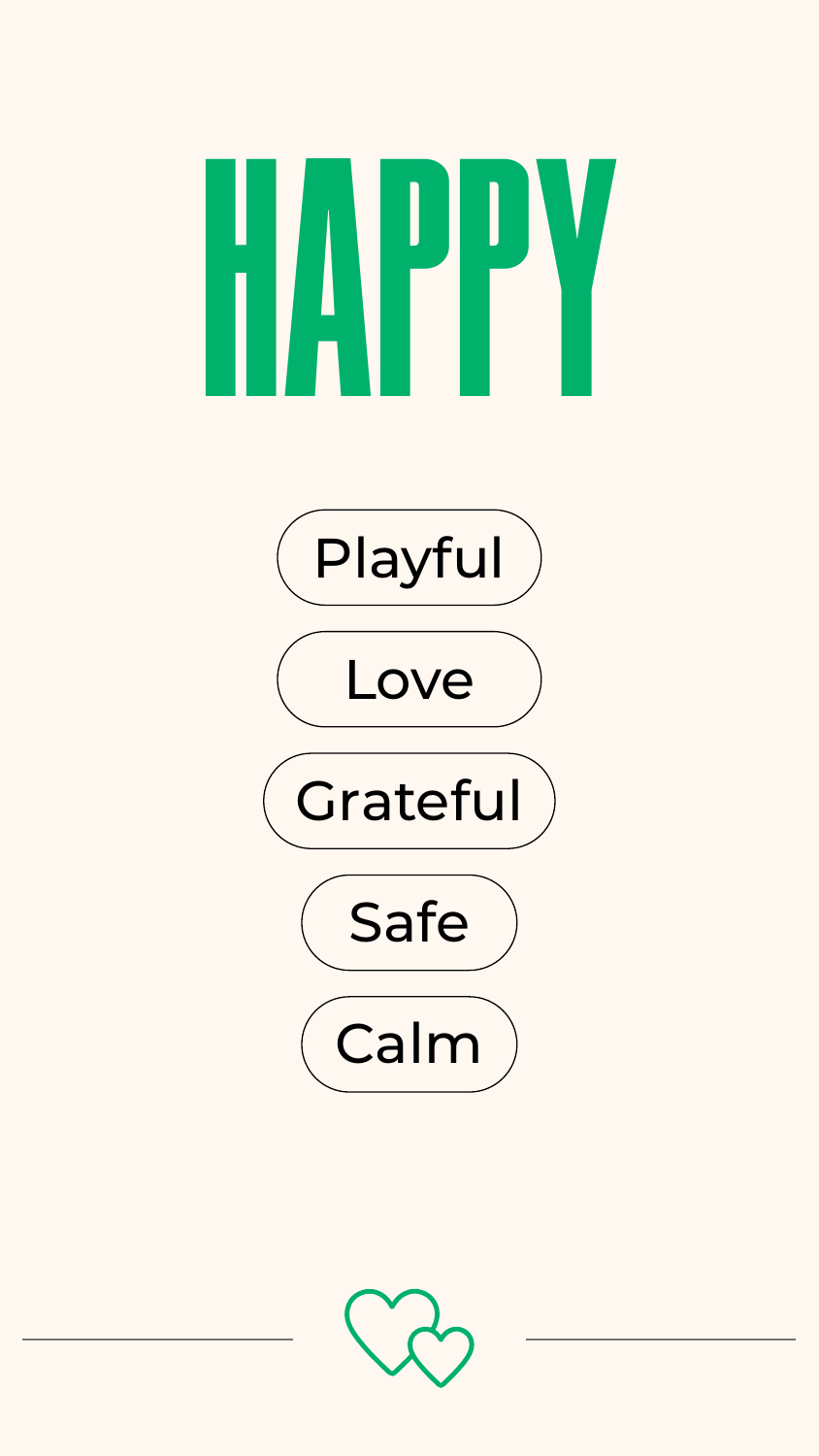# Silly









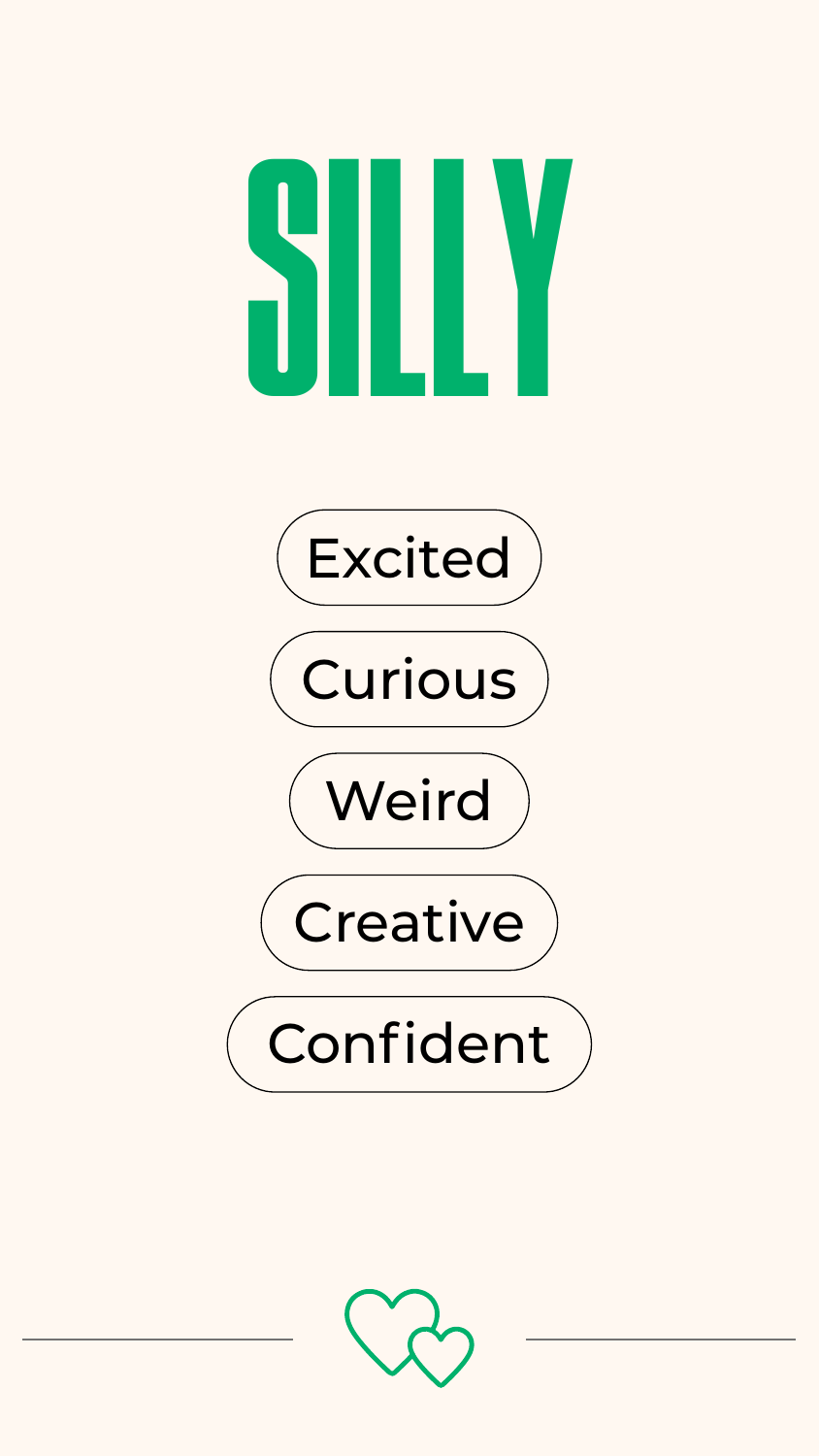# MAD



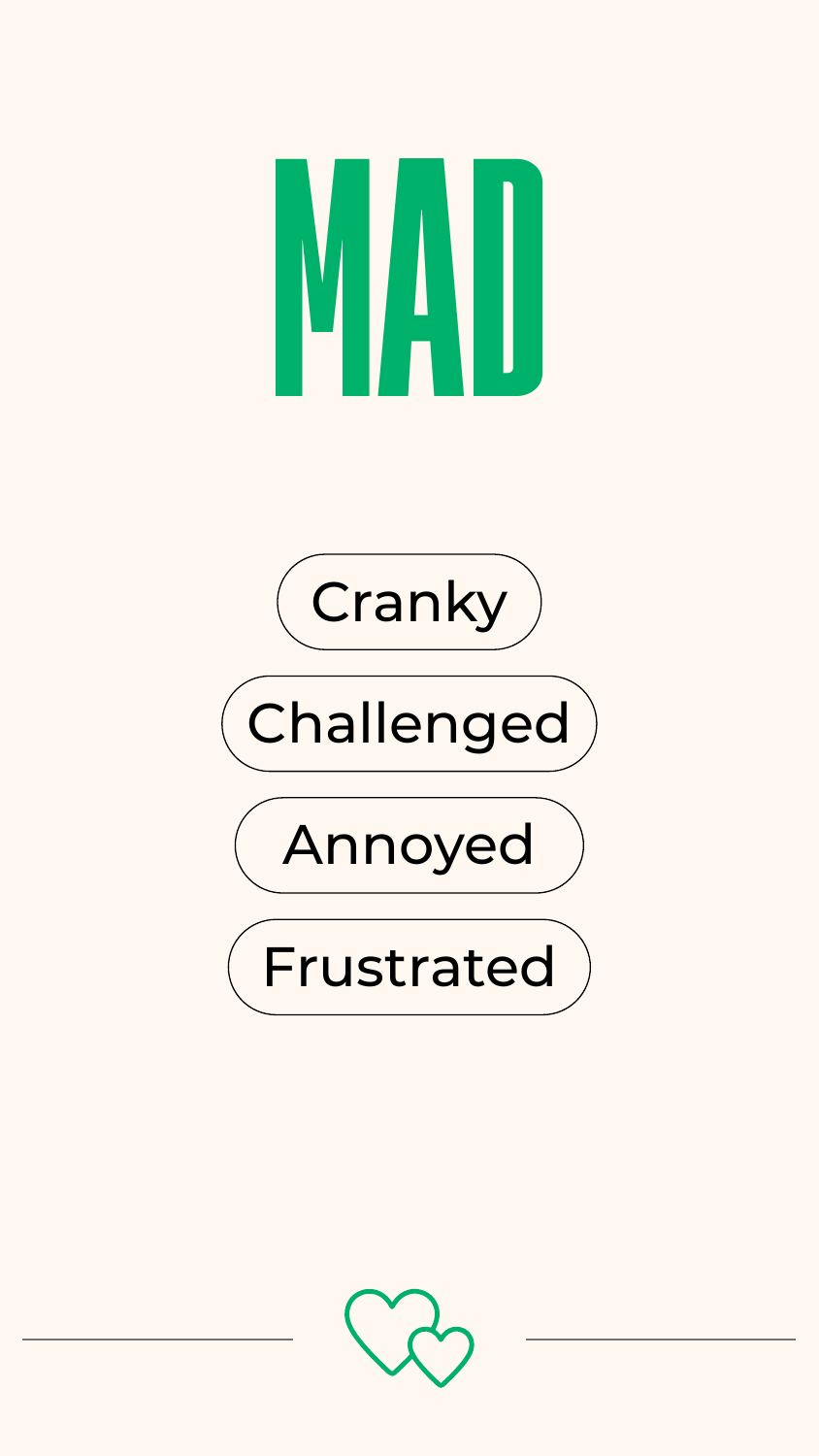

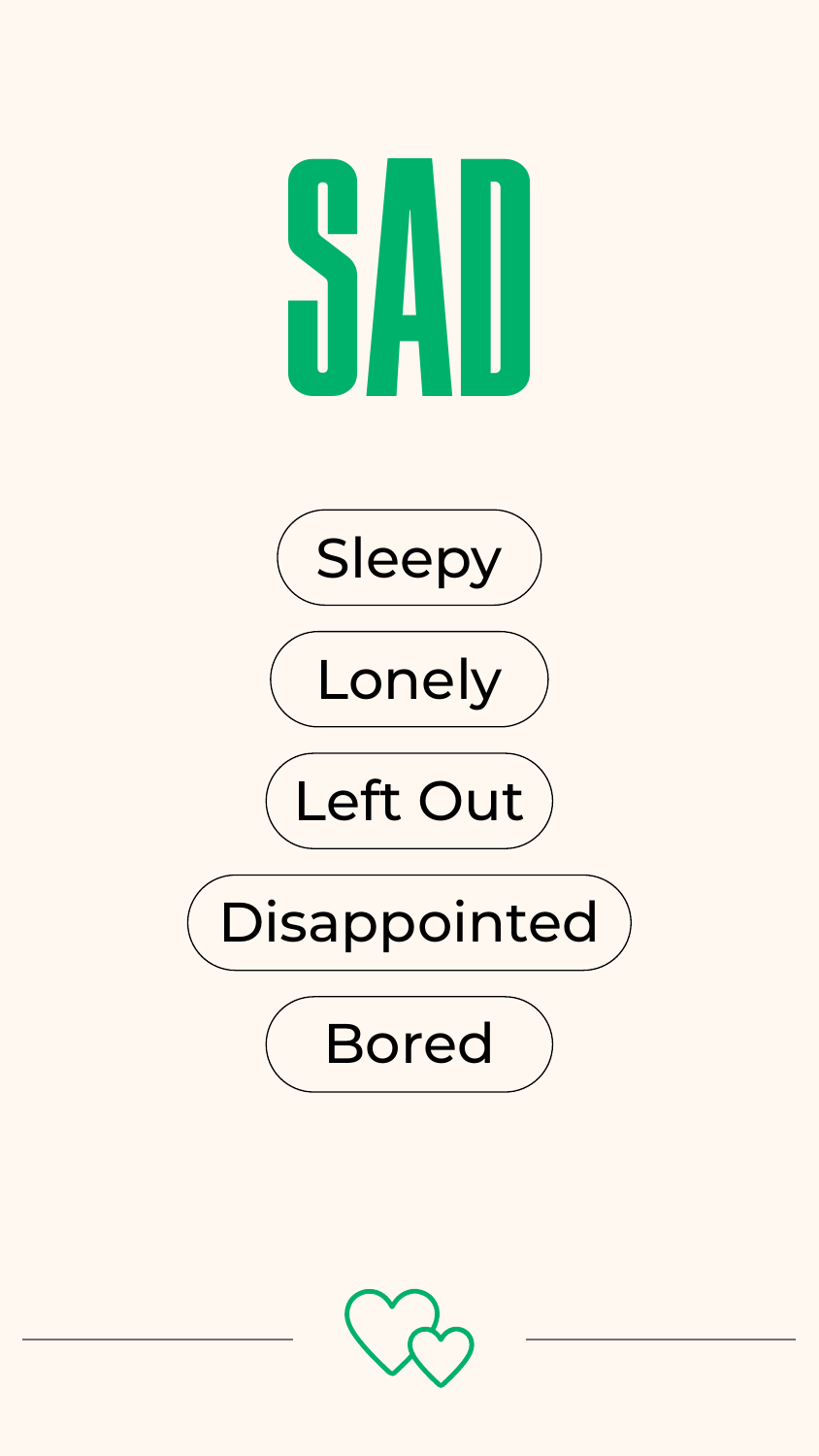

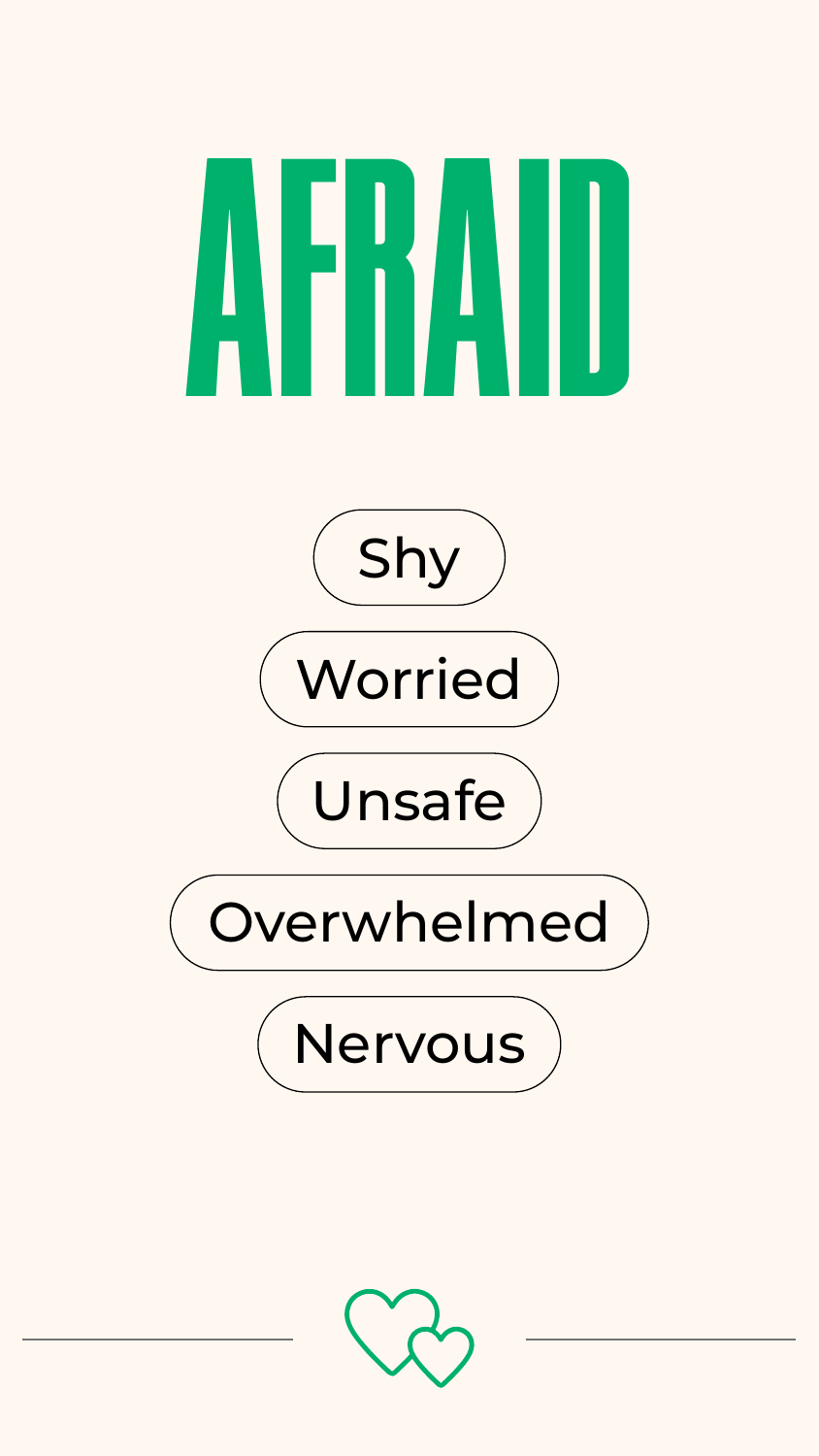

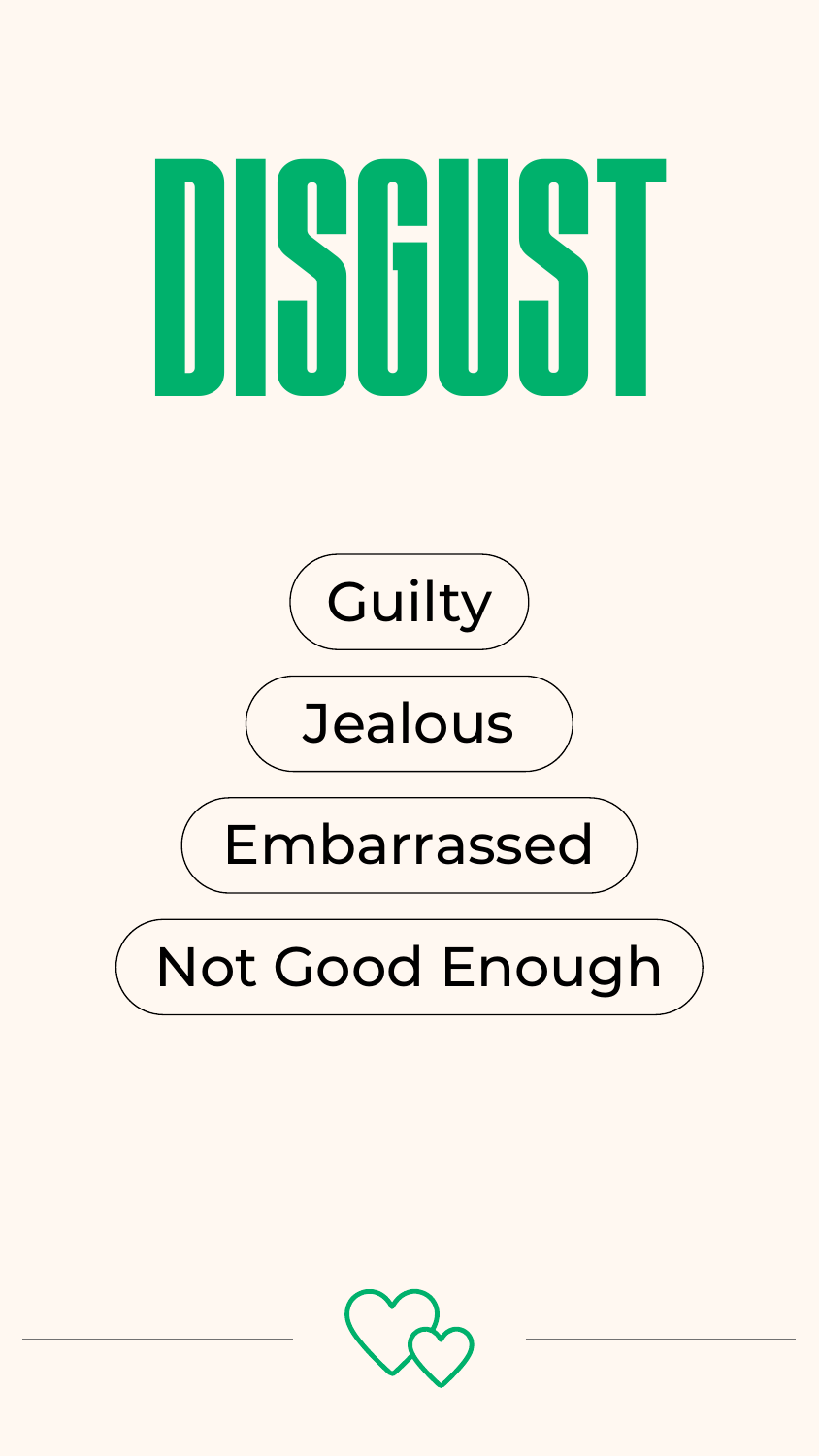

<span id="page-13-0"></span>Anxiety is an emotion characterized by feelings of tension, intense worried thoughts and physical changes like increased heartbeat, blood pressure, sweating or dizziness. When we open up about our worries or fears and recognize how anxiety shows up for us, we can cope with those feelings.

**SCROLL FOR MORE**

**[BACK TO THE TOP](#page-5-0)**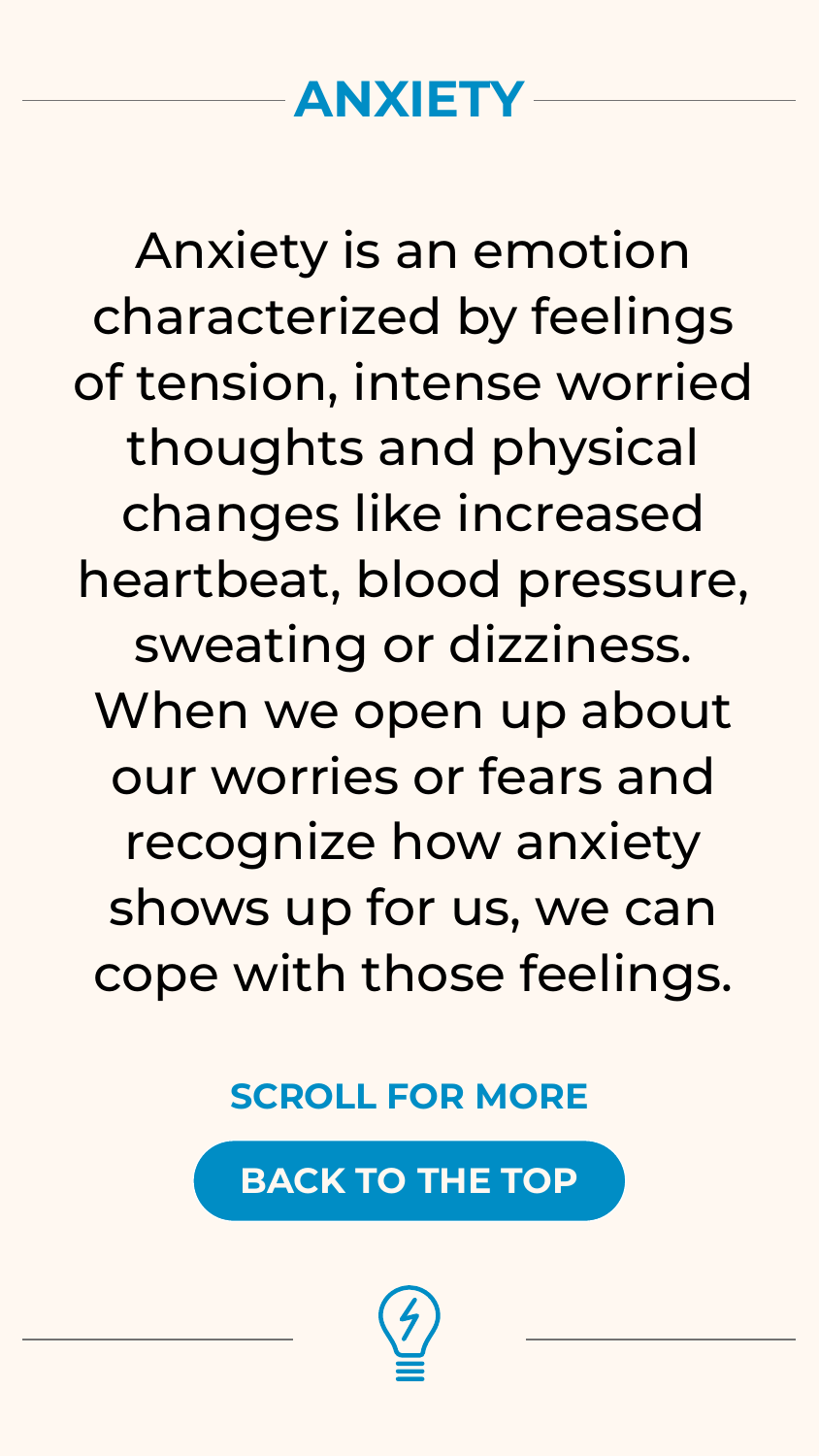

# What makes you feel anxious?

# Do you have any ideas why that may cause you anxiety?

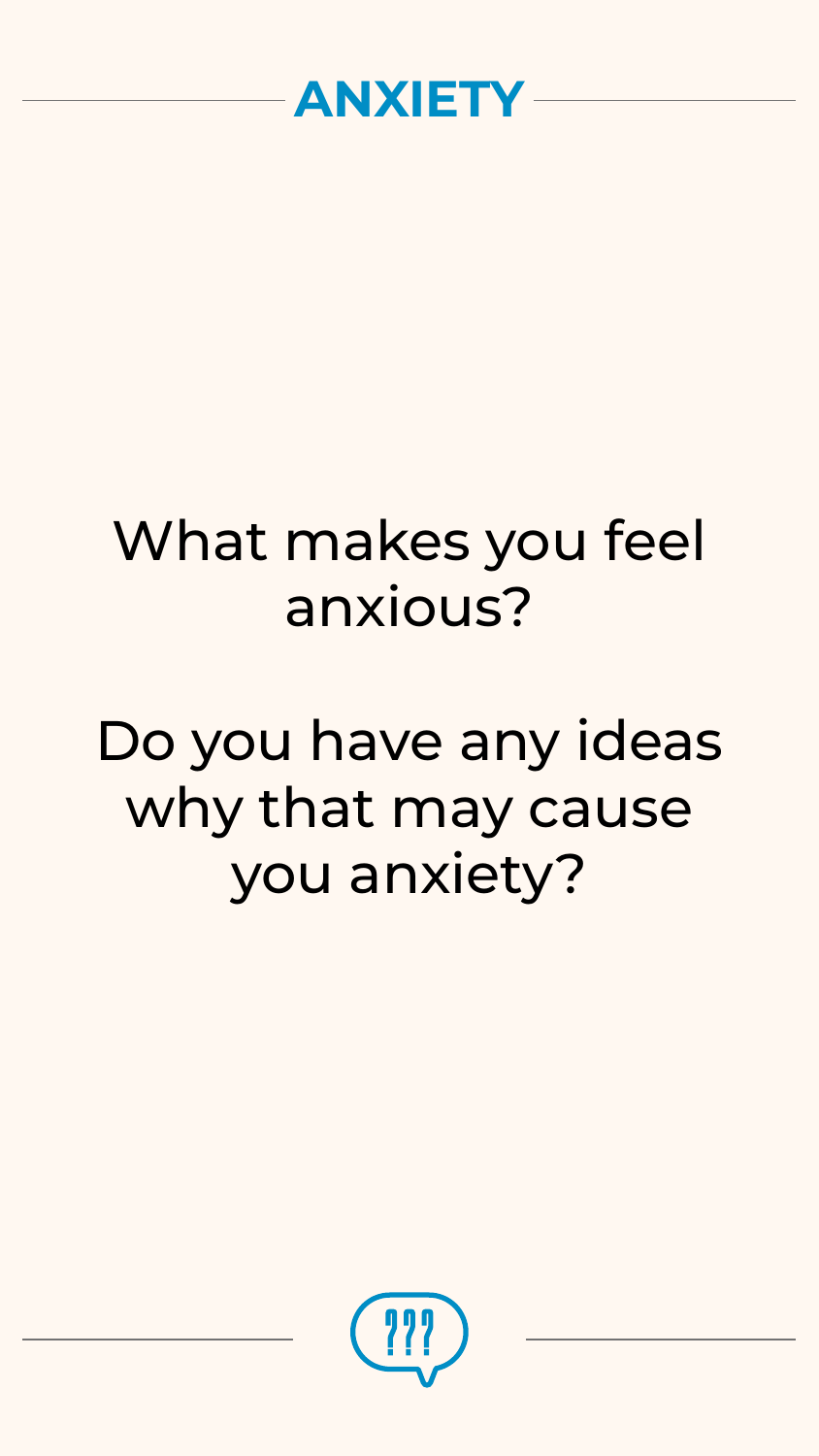

# What does anxiety feel like to you emotionally and how do you feel physically?

# *(ex: tightness in chest, constant worrying, butterflies in stomach)*

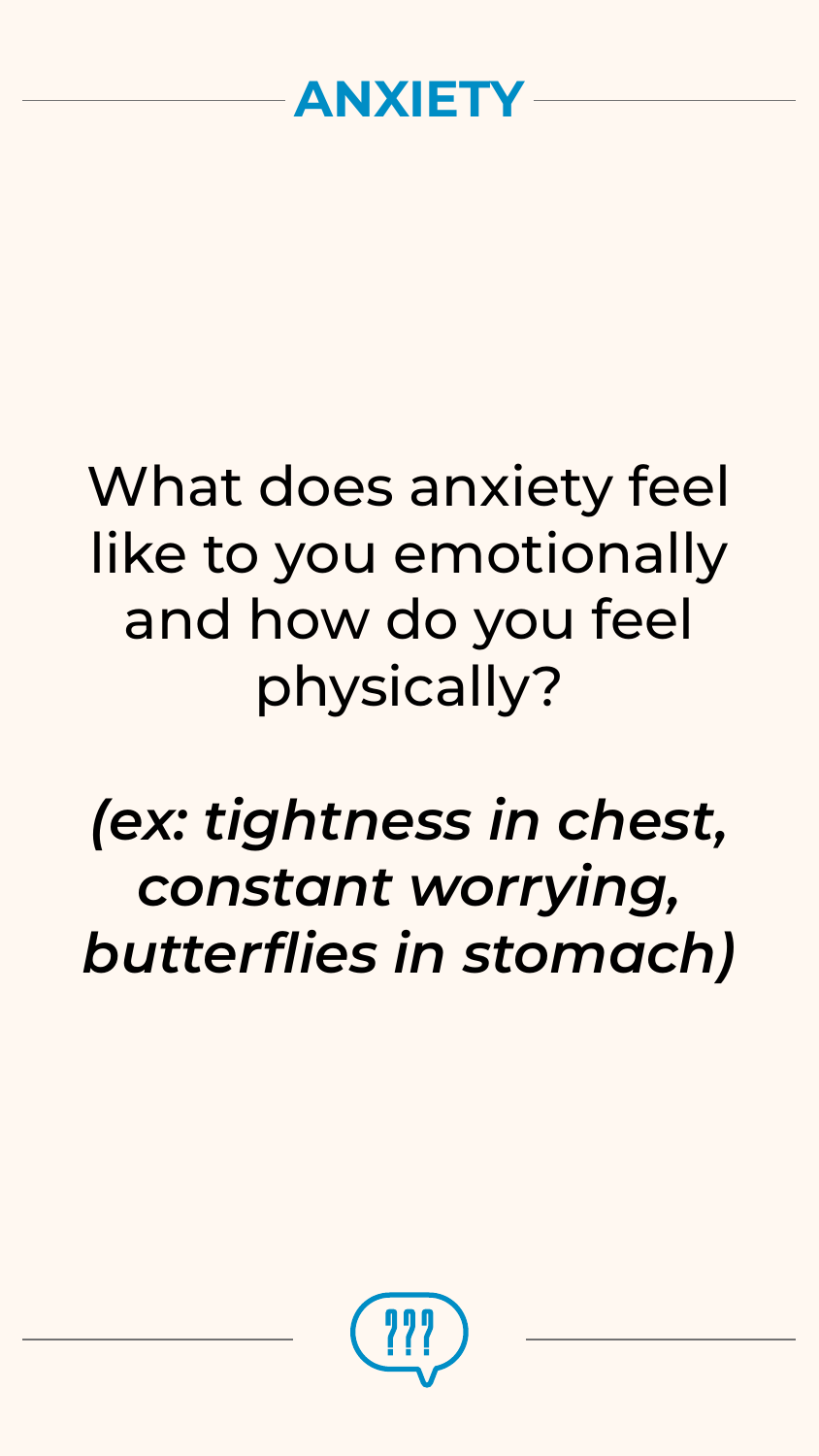

# What are some of your favorite activities that help you feel better when you're feeling anxious?

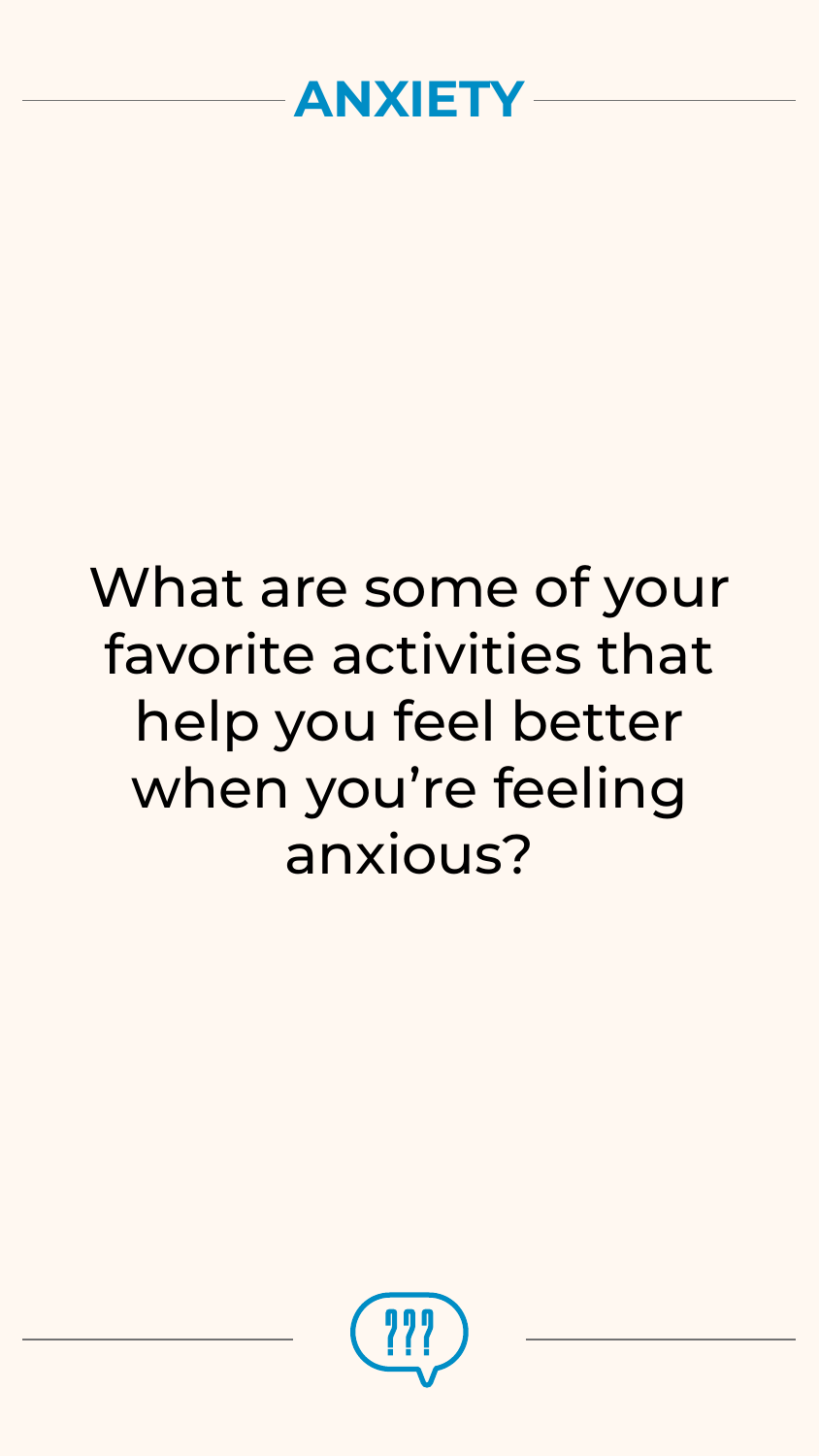#### <span id="page-17-0"></span>**EMOTIONS**

We all feel a wide range of emotions, and that's normal and healthy. No emotions are "good" or "bad." Learning to recognize, manage, and express our emotions in a healthy way can have a positive impact on all areas of our life.

**SCROLL FOR MORE**

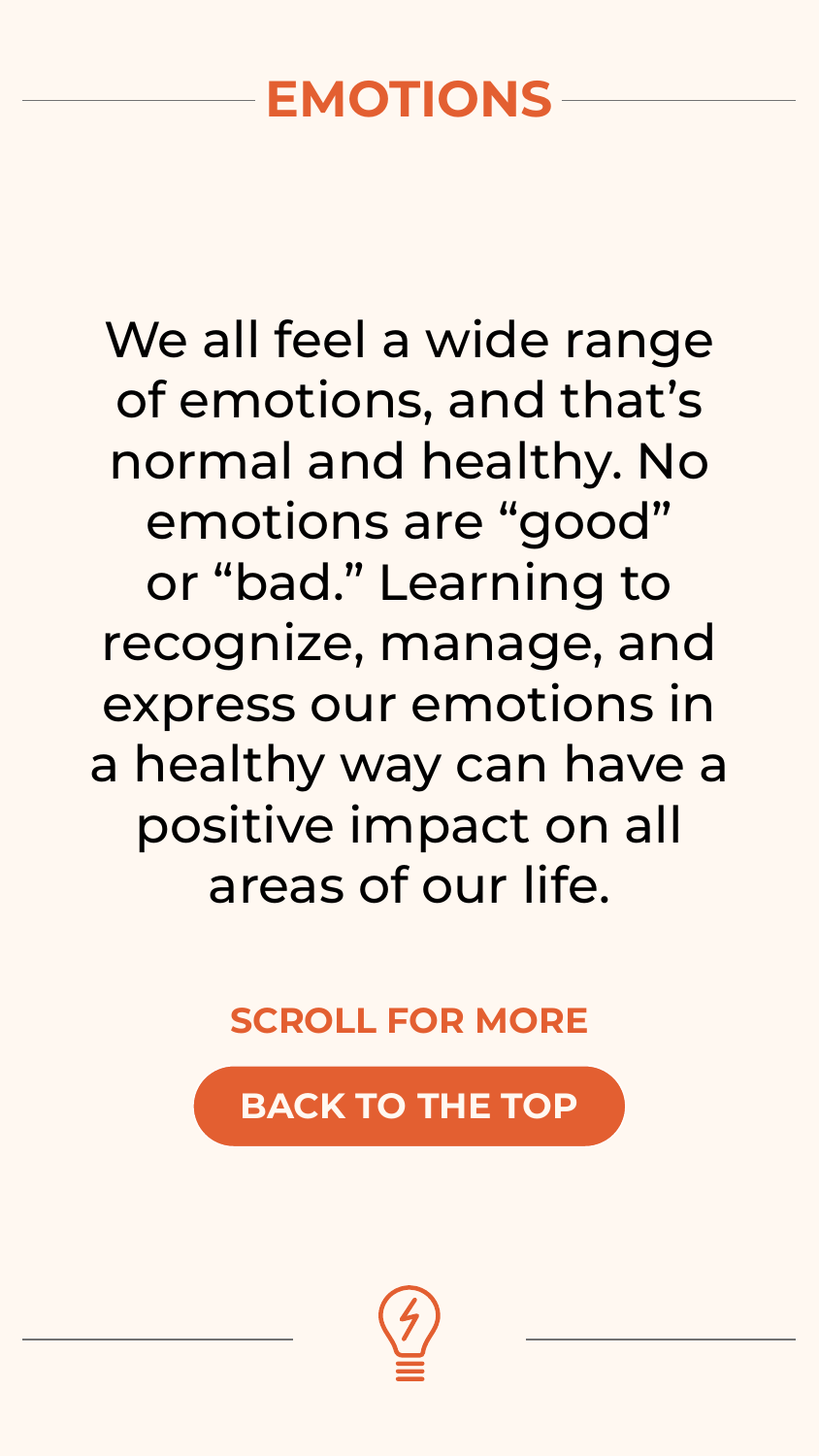#### **EMOTIONS**

# What's one way that your parents or caregivers show (or showed) you they cared about you?

Is there one thing you wish maybe they did differently to support your emotional wellbeing?

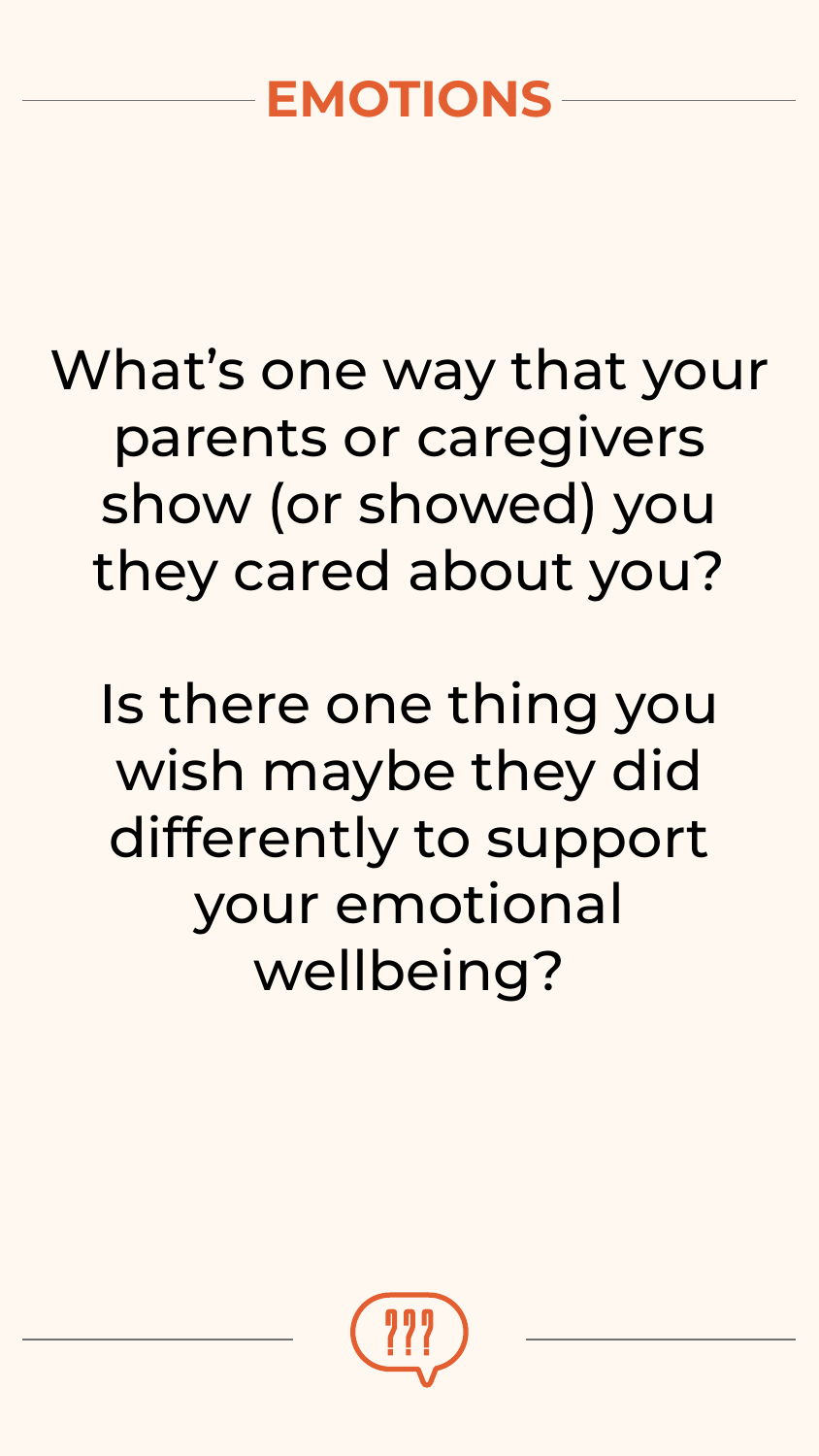

# Which emotions are easiest to talk about or show to other people?

# Which ones are hardest?

# Why do you think that is?

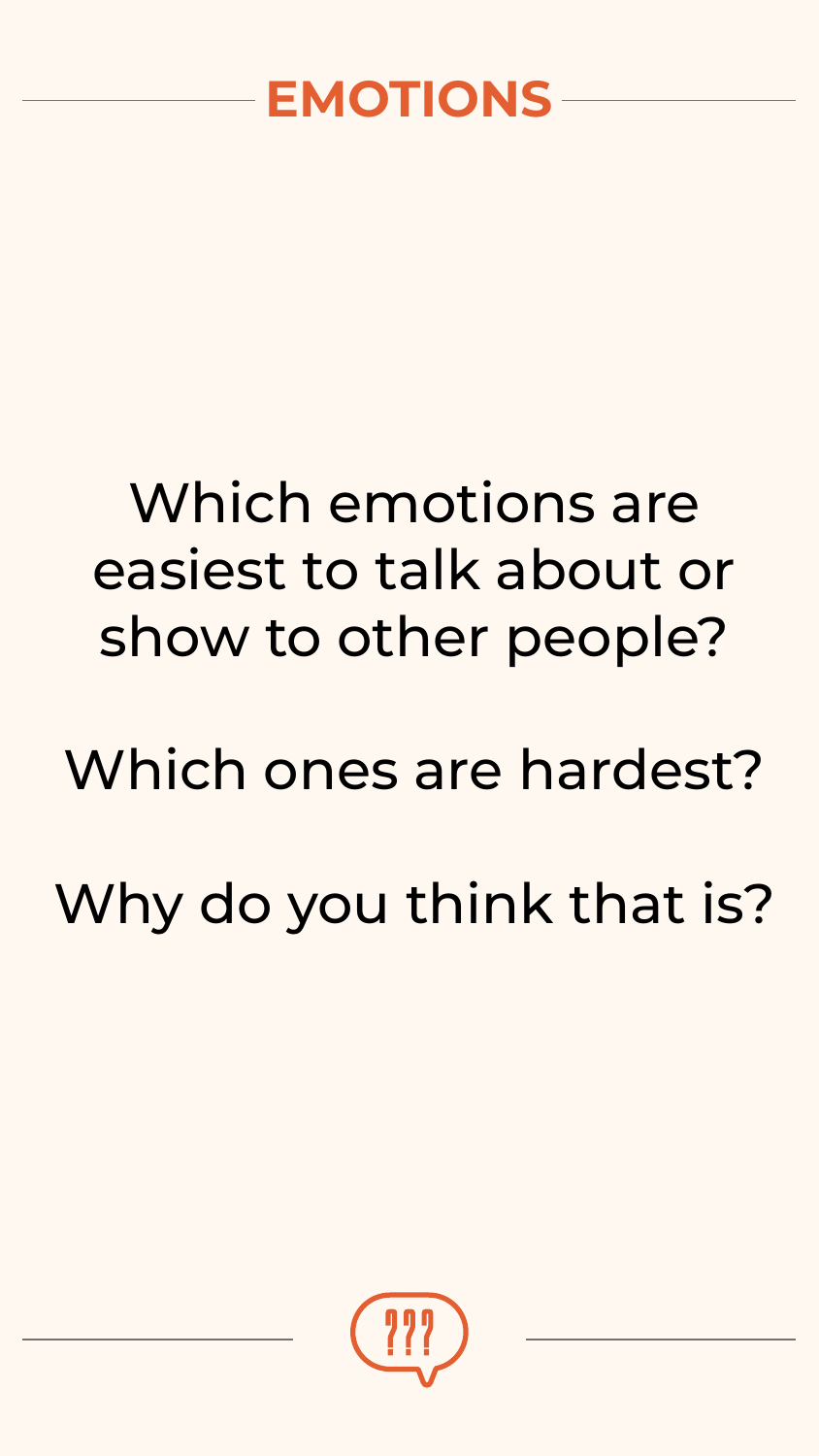#### **EMOTIONS**

# Some emotions, like anger, stress or sadness, may not feel good to experience, but everyone feels that way sometimes.

# What are some healthy ways to express those emotions when they come up?

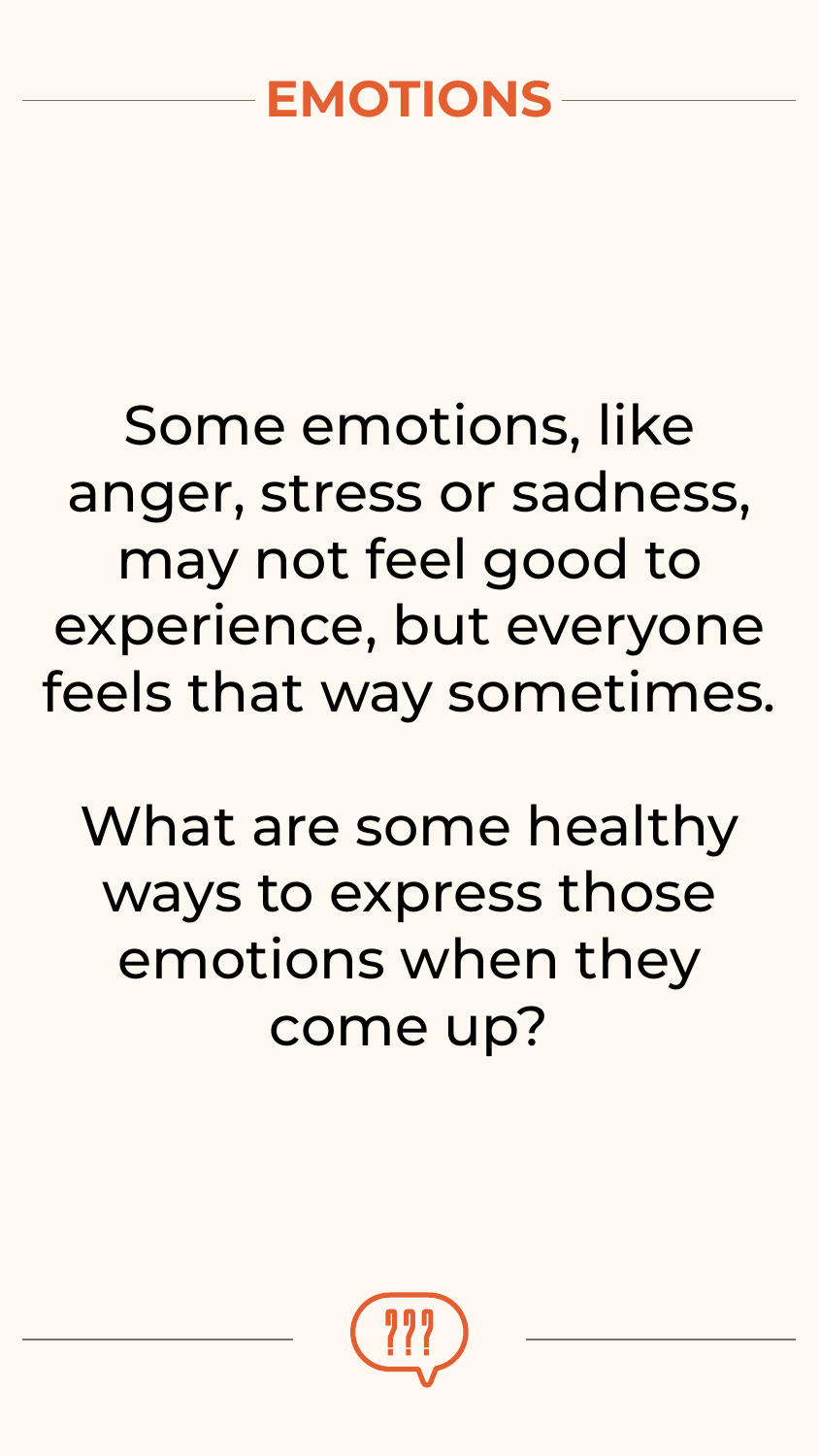

# Can you think of a song or a song lyric that describes how you feel today?

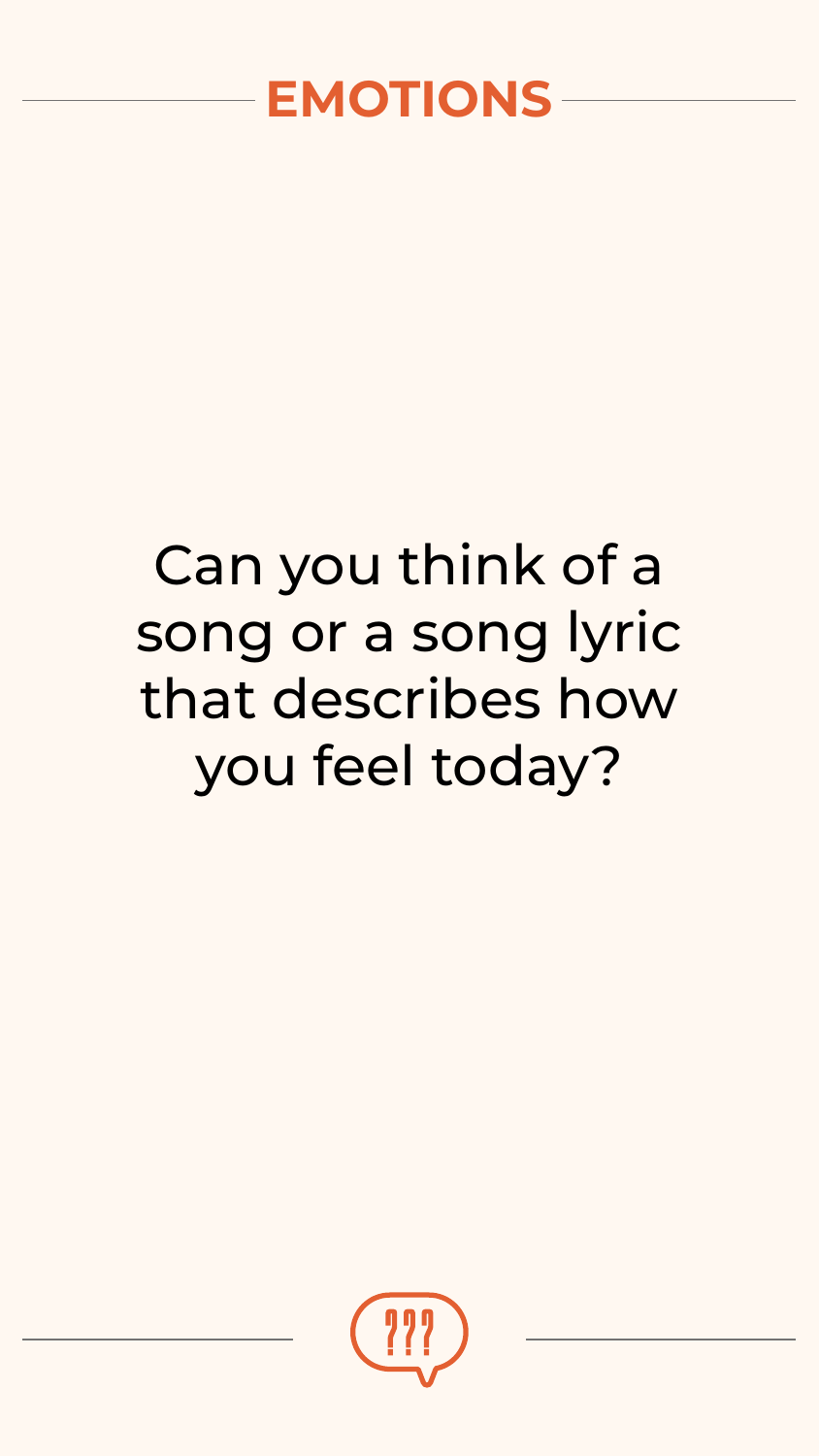

# Are there any particular songs you've been listening to a lot lately?

# How do those songs make you feel?

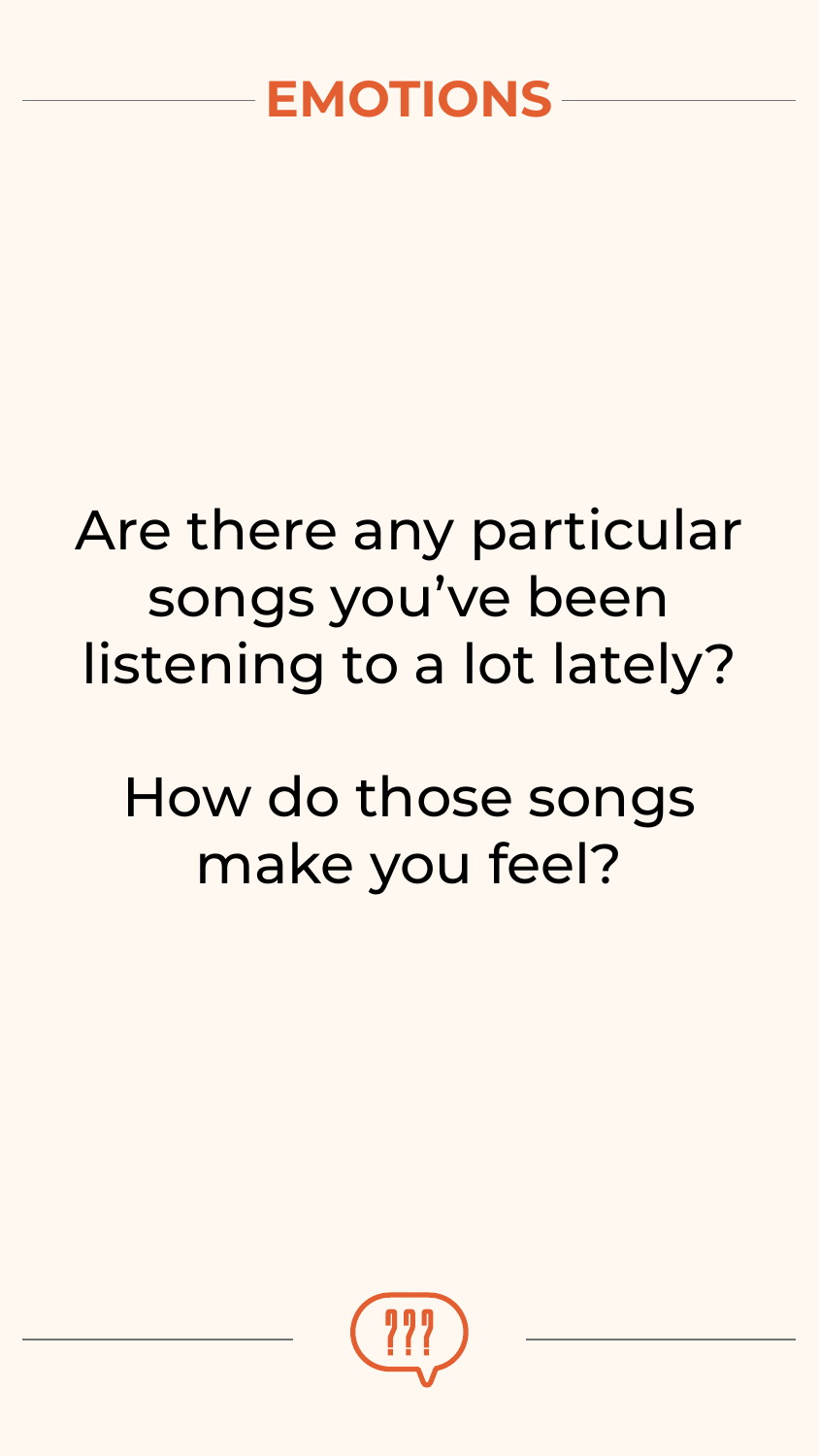#### <span id="page-23-0"></span>**SUPPORT SYSTEM**

Having a solid support system in our lives is key to maintaining our emotional health. There is nothing wrong with asking for help. Reaching out to people we trust is a form of self-care and can help us take some pressure off when we're feeling overwhelmed. These questions will help you better understand the types of people you have in your life who can lend a hand to you and vice versa.

#### **SCROLL FOR MORE**

**[BACK TO THE TOP](#page-5-0)**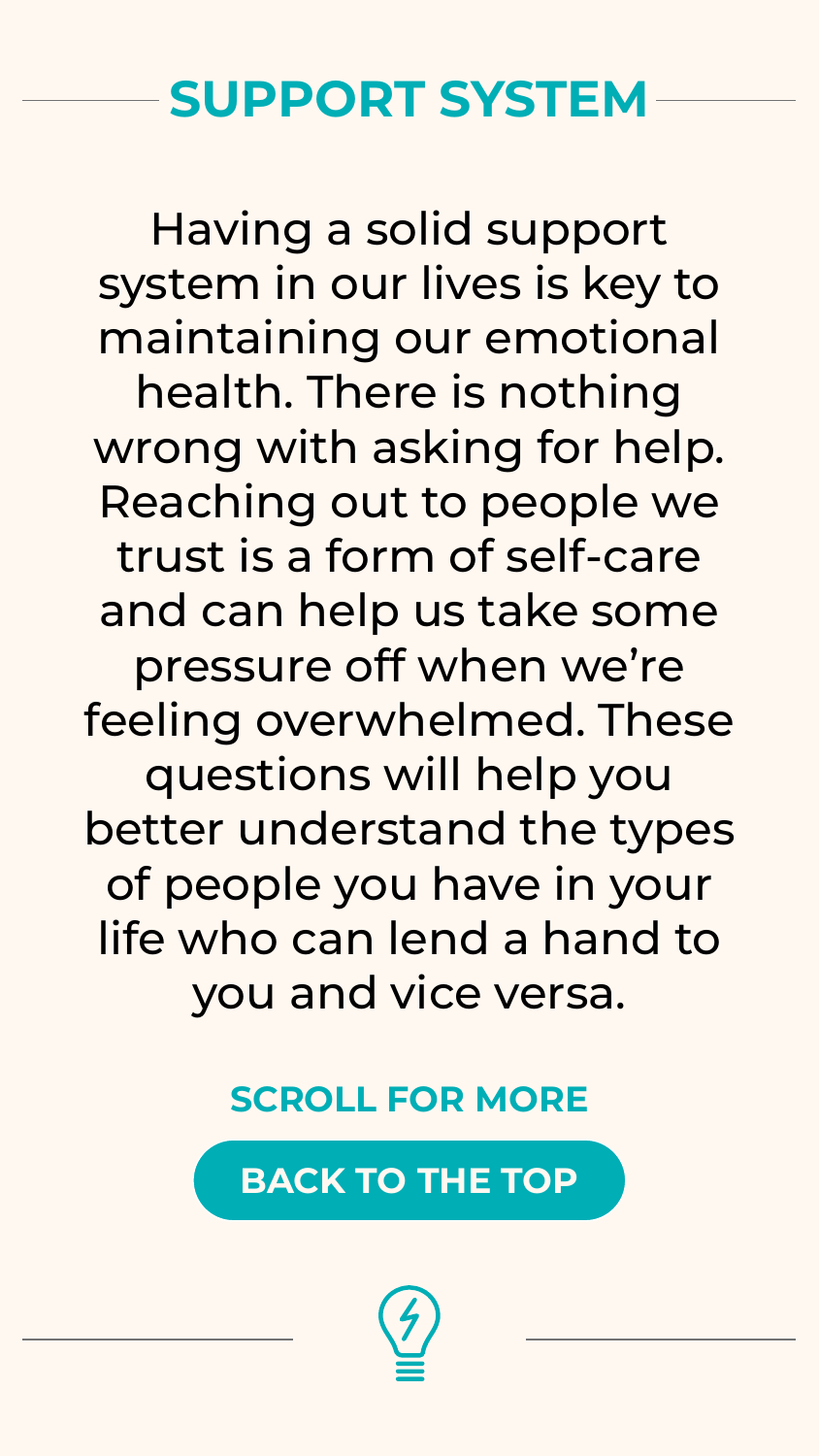

# When you're having a bad day or are trying to solve a problem, who do you feel like you can talk to (friends, family, counselors, etc.)?

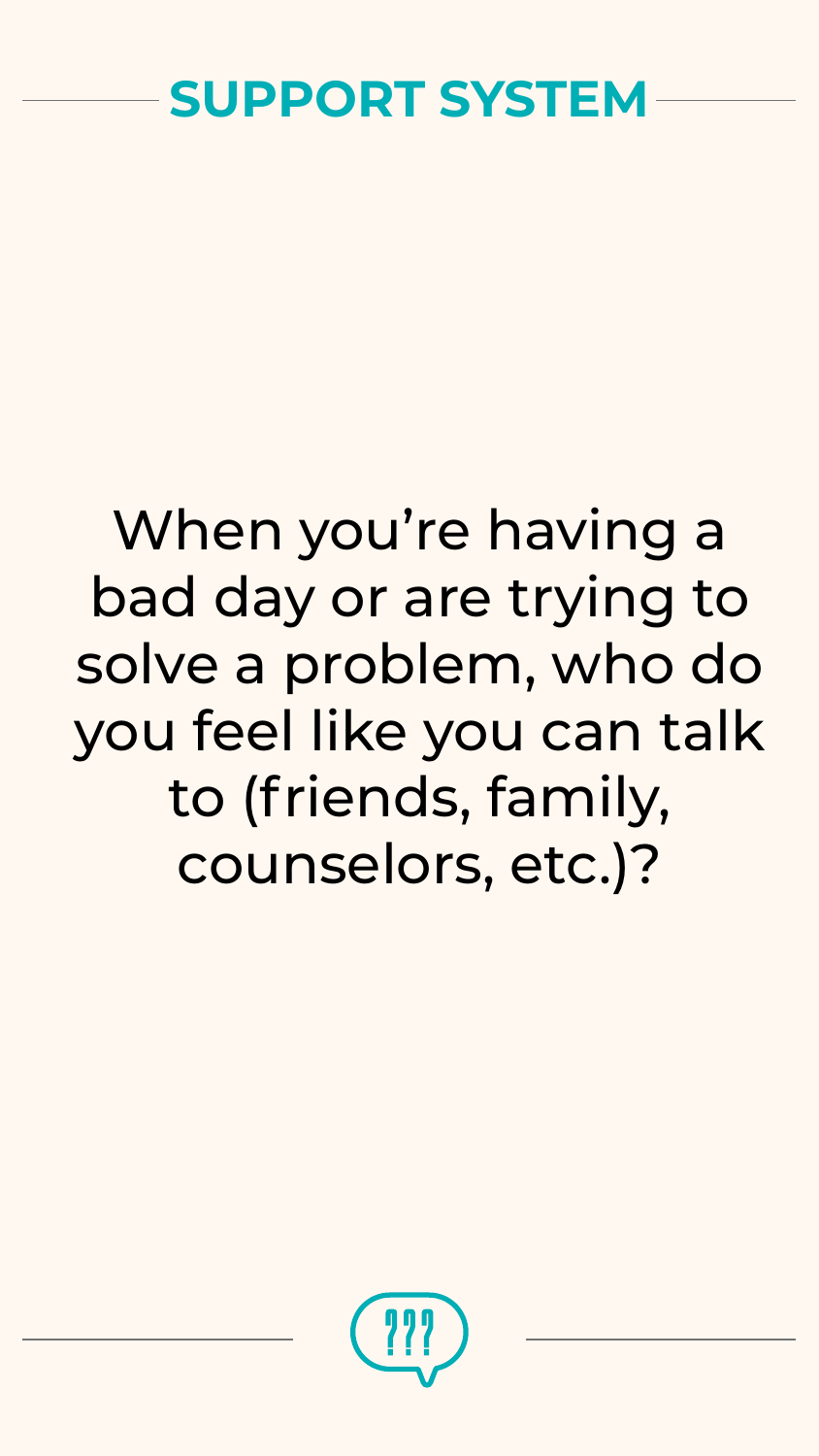

# Can you provide any examples of times when you received emotional support from someone?

What did they do, and how did that make you feel?

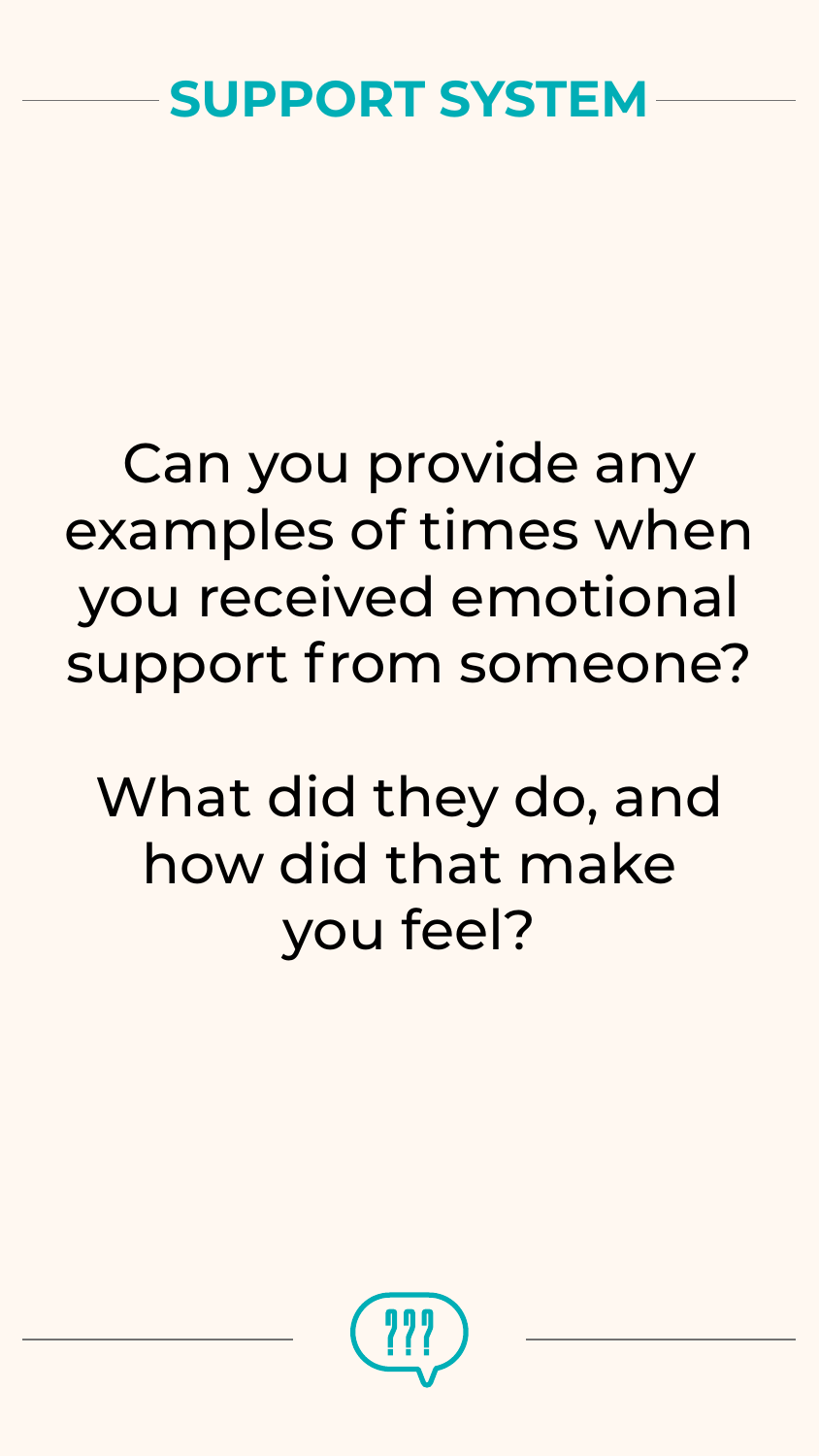

# Share a situation or moment when you wish you could have gotten more support from someone?

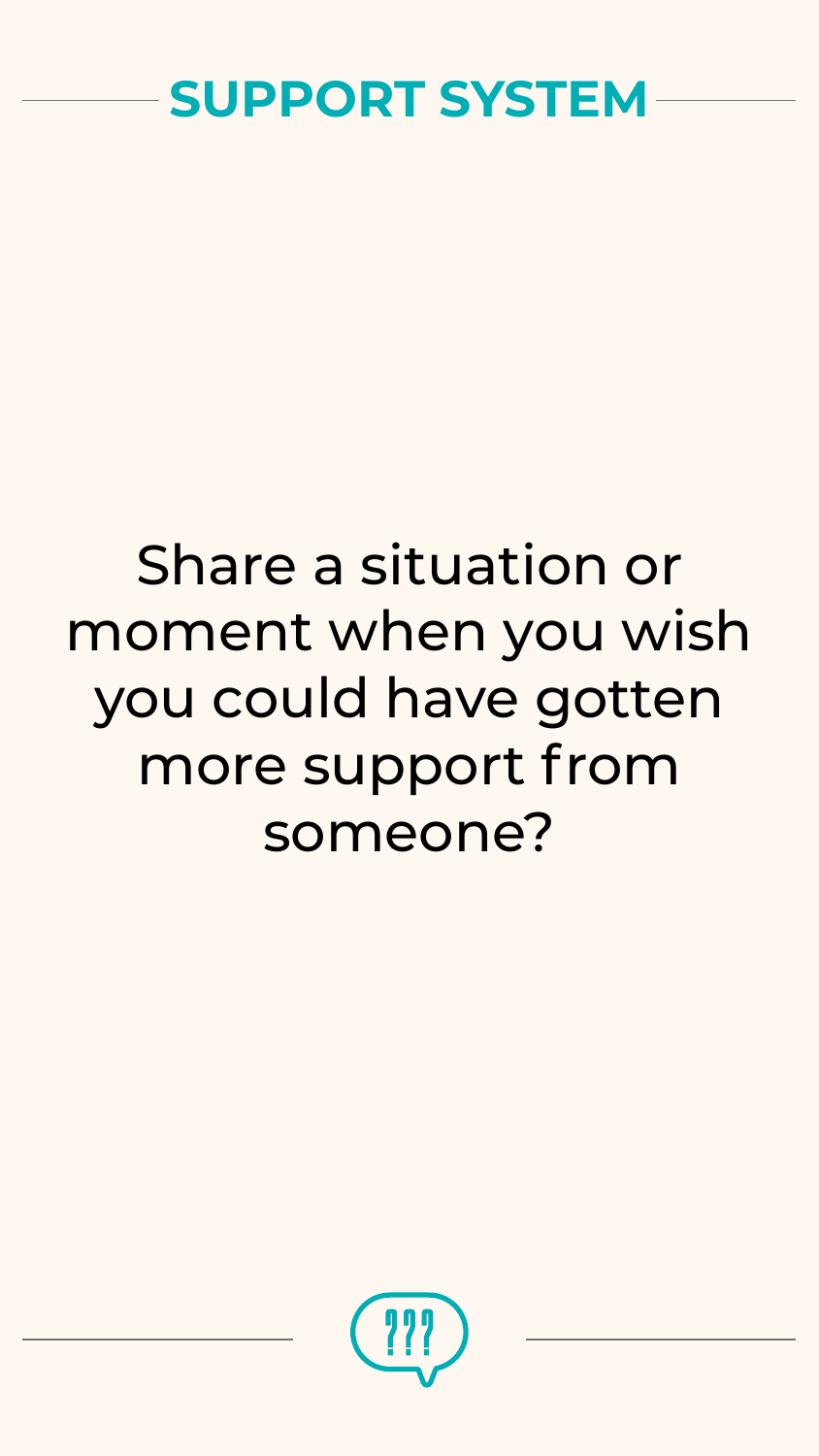#### <span id="page-27-0"></span>**FRIENDSHIPS**

Socializing and spending time with friends can help to increase our sense of belonging, improve our selfconfidence and even help reduce stress. Sometimes our friends can be our go-to people to chat and get advice from. These questions will help you think about the types of conversations about emotional health you have with your inner circle.

**SCROLL FOR MORE**

**[BACK TO THE TOP](#page-5-0)**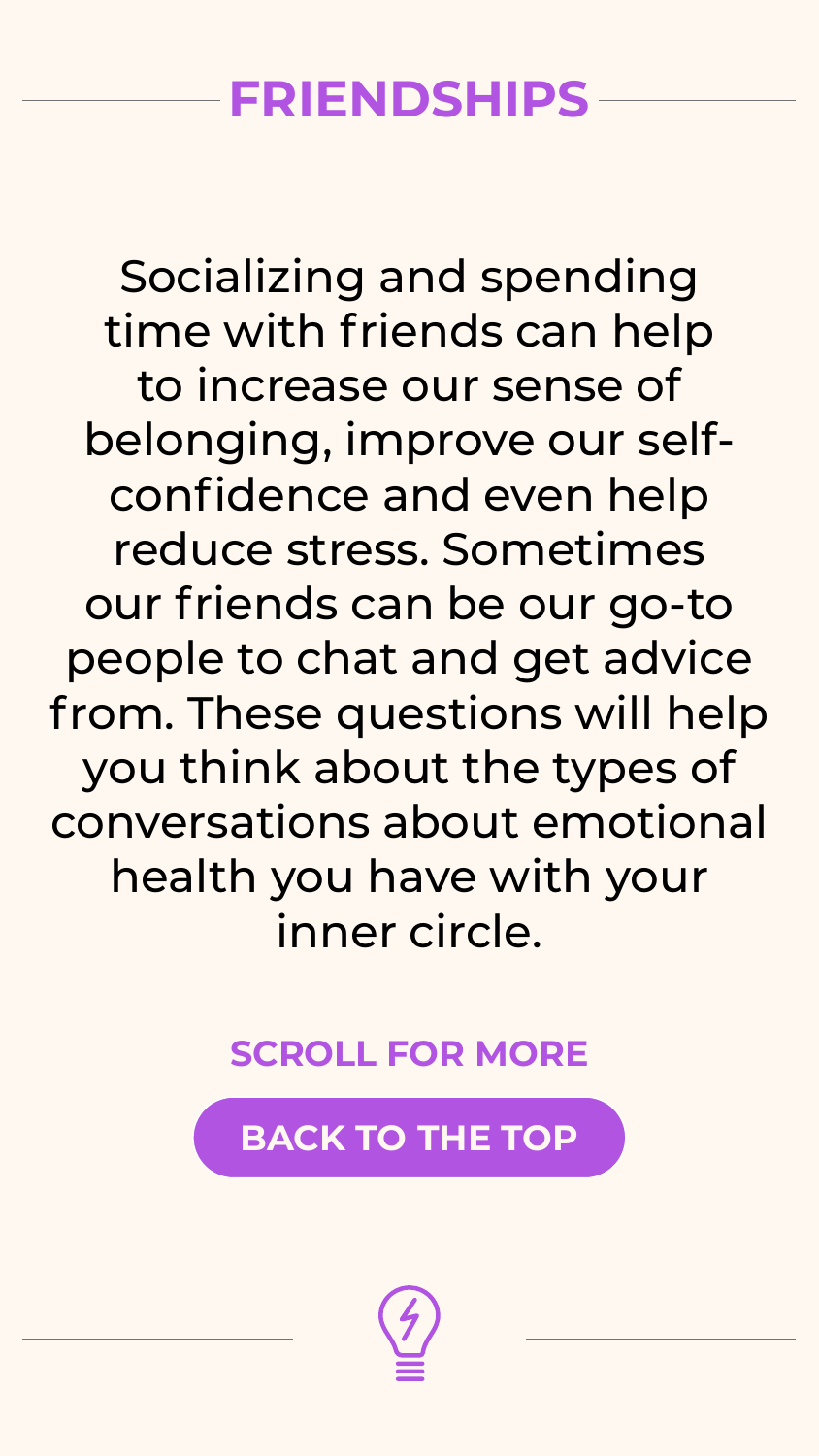#### **FRIENDSHIPS**

# Do you and your friends talk about your emotions?

# Do you feel like you can be open and honest with your friends?

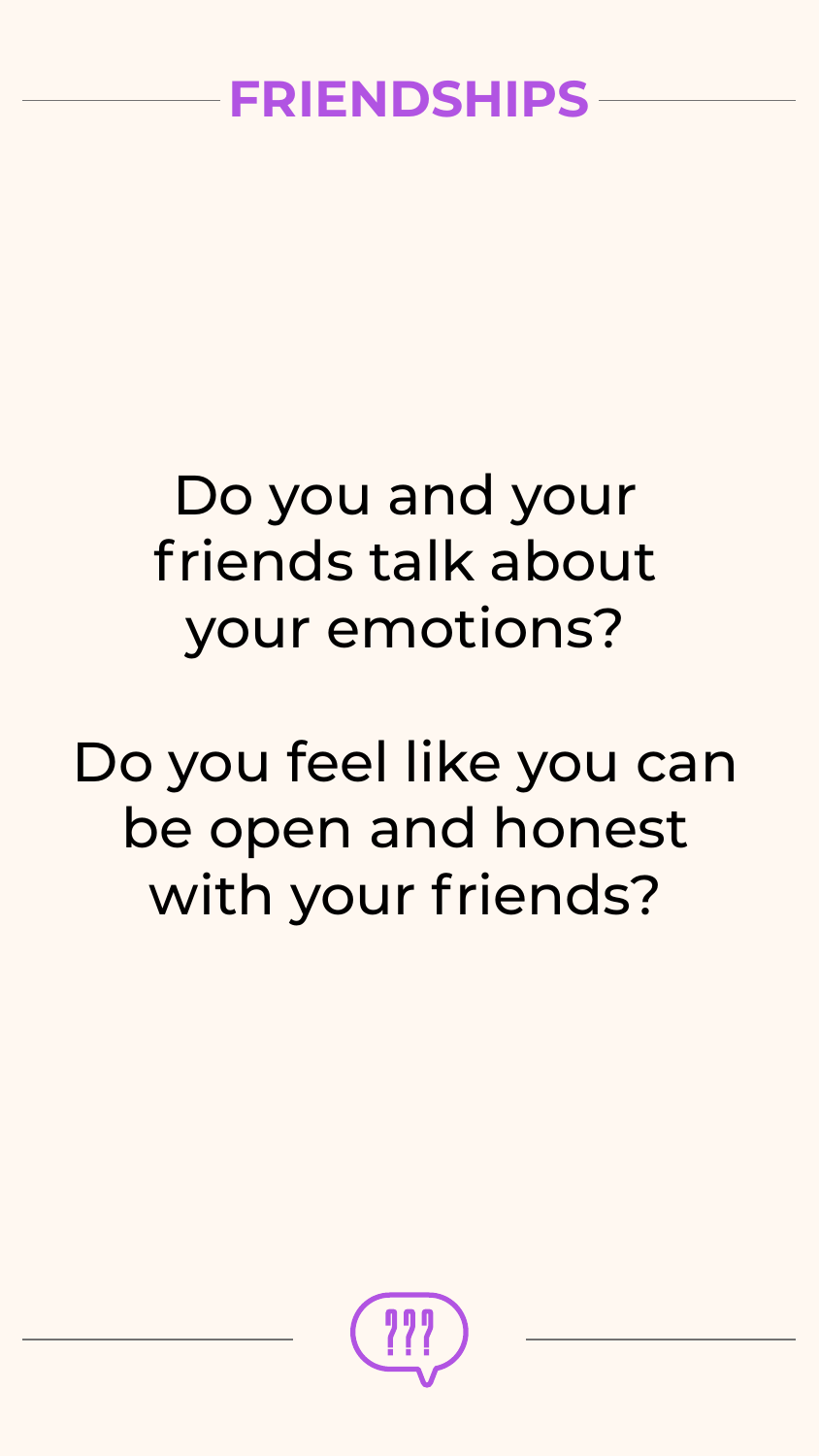#### **FRIENDSHIPS**

# Who are your closest friends or family members?

# What do you like about spending time with them?

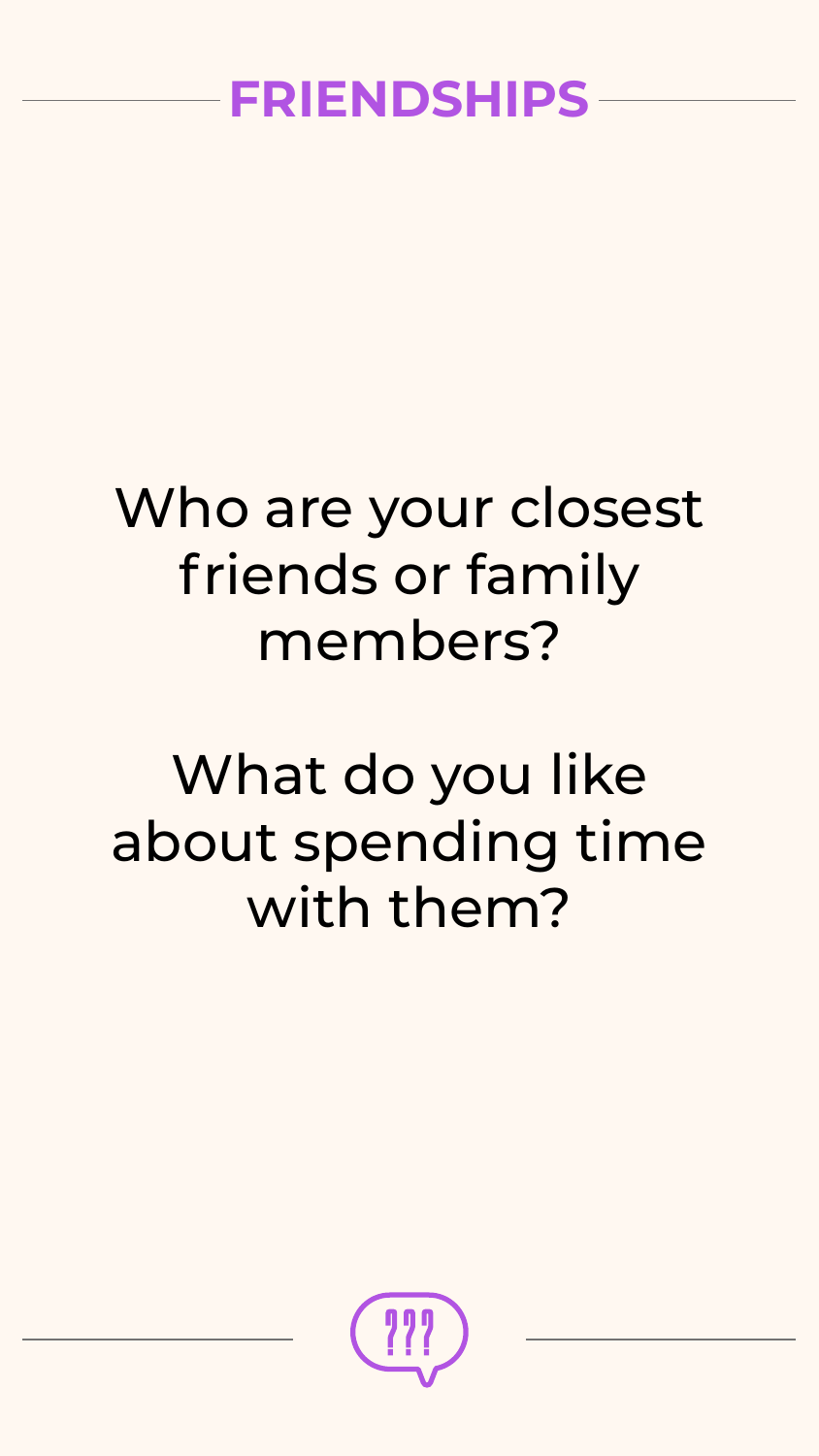# How do you feel while hanging out with your friends or kids at school?

# How about after?

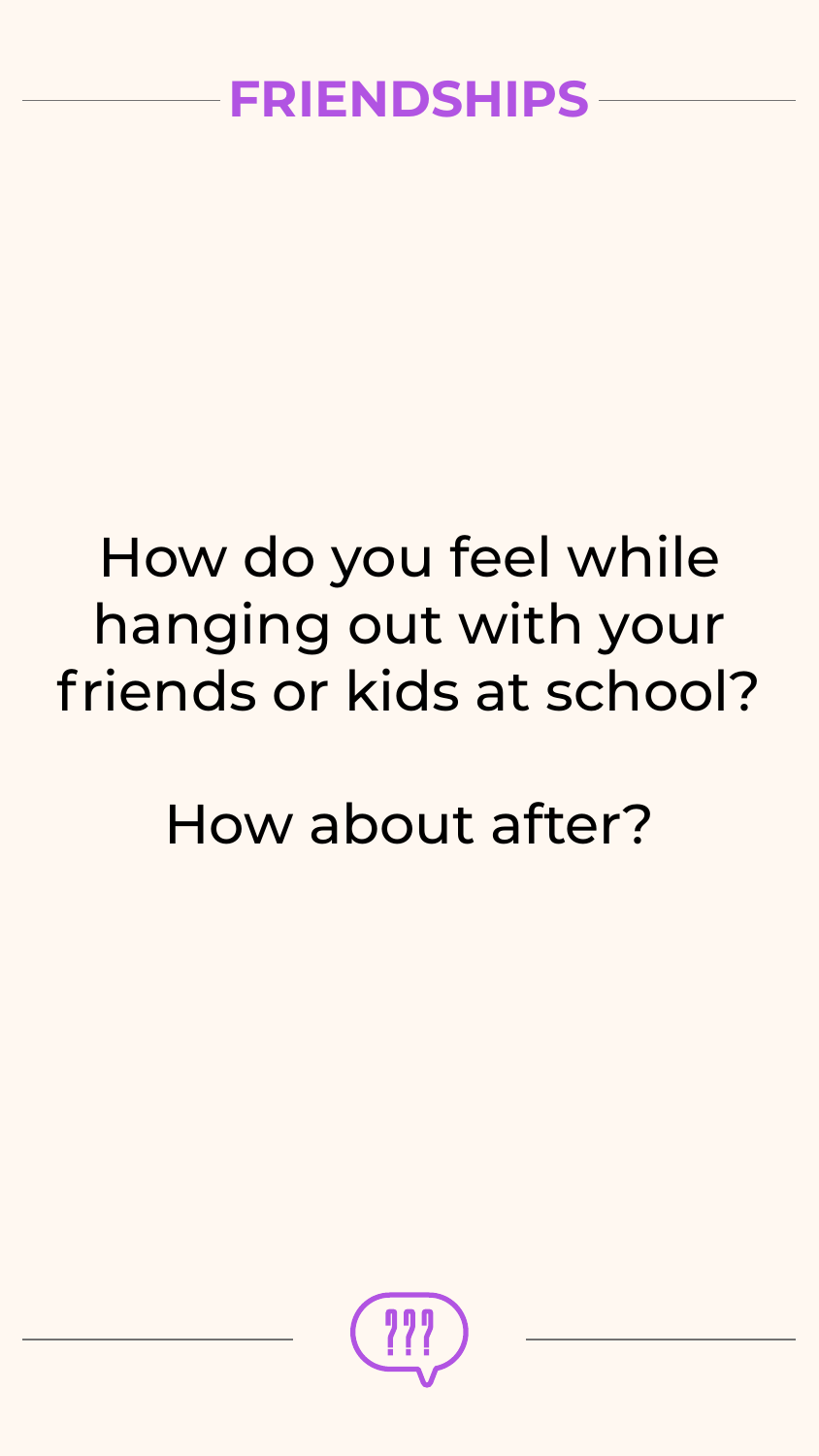#### <span id="page-31-0"></span>**SOCIAL MEDIA**

Social media can be a great way for both adults and young people to talk about their experiences, since every generation uses social media. As an adult, if you don't use social media, the young people in your life can just answer.

**SCROLL FOR MORE**

**[BACK TO THE TOP](#page-5-0)**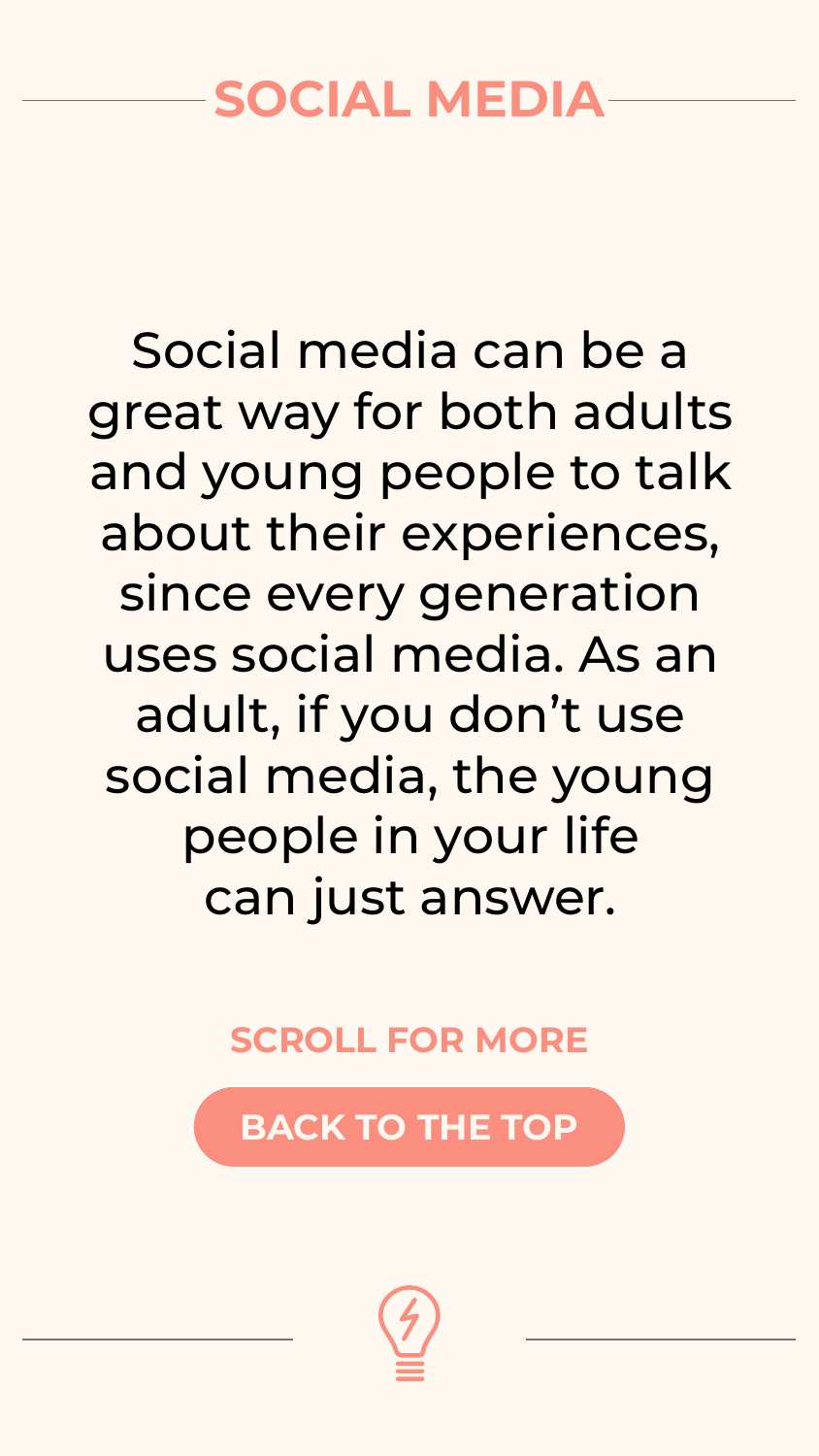

# Why do you use social media?

# What's your favorite and least favorite thing about social media?

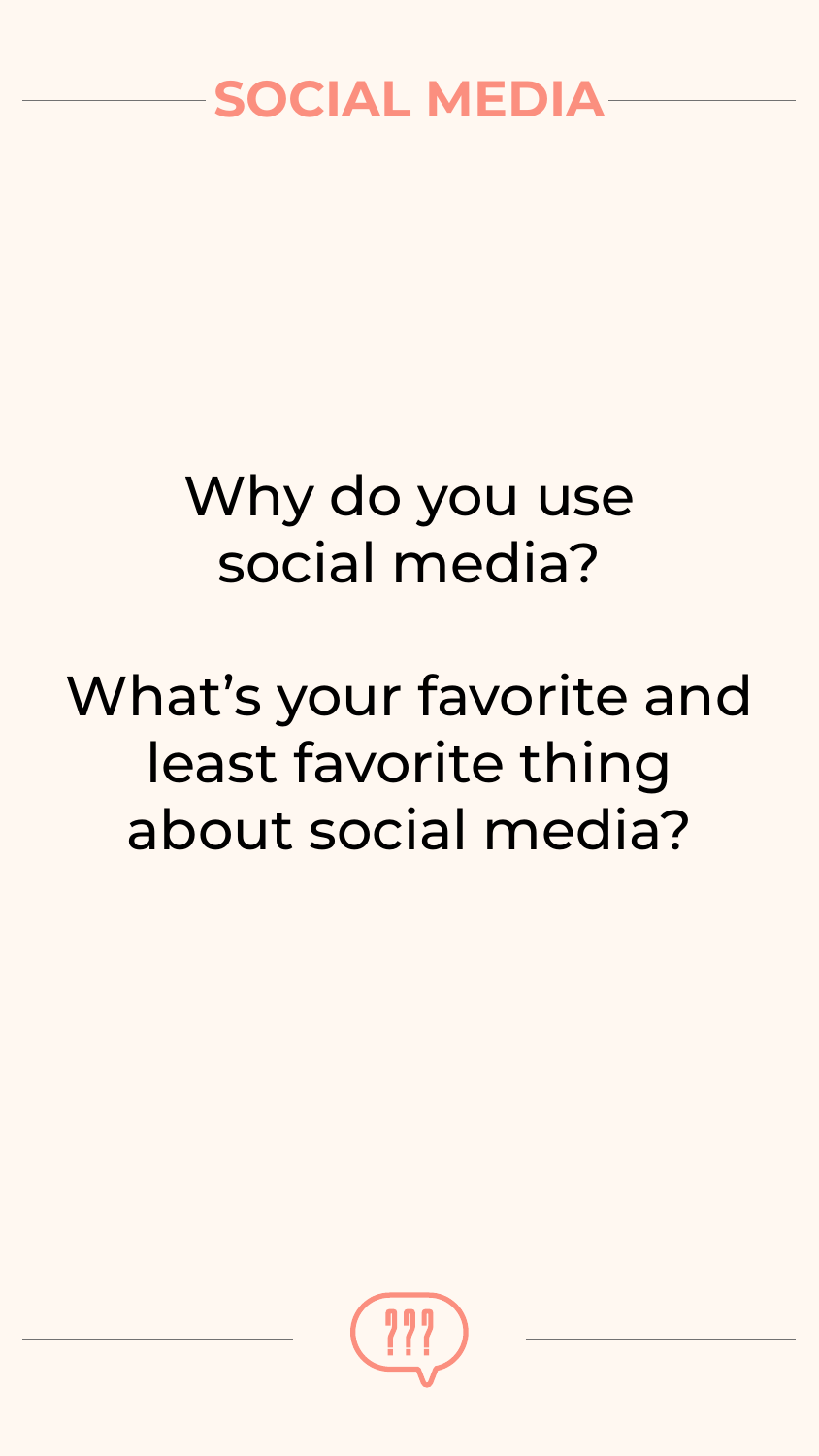

# How do you feel while using social media?

# How about after?

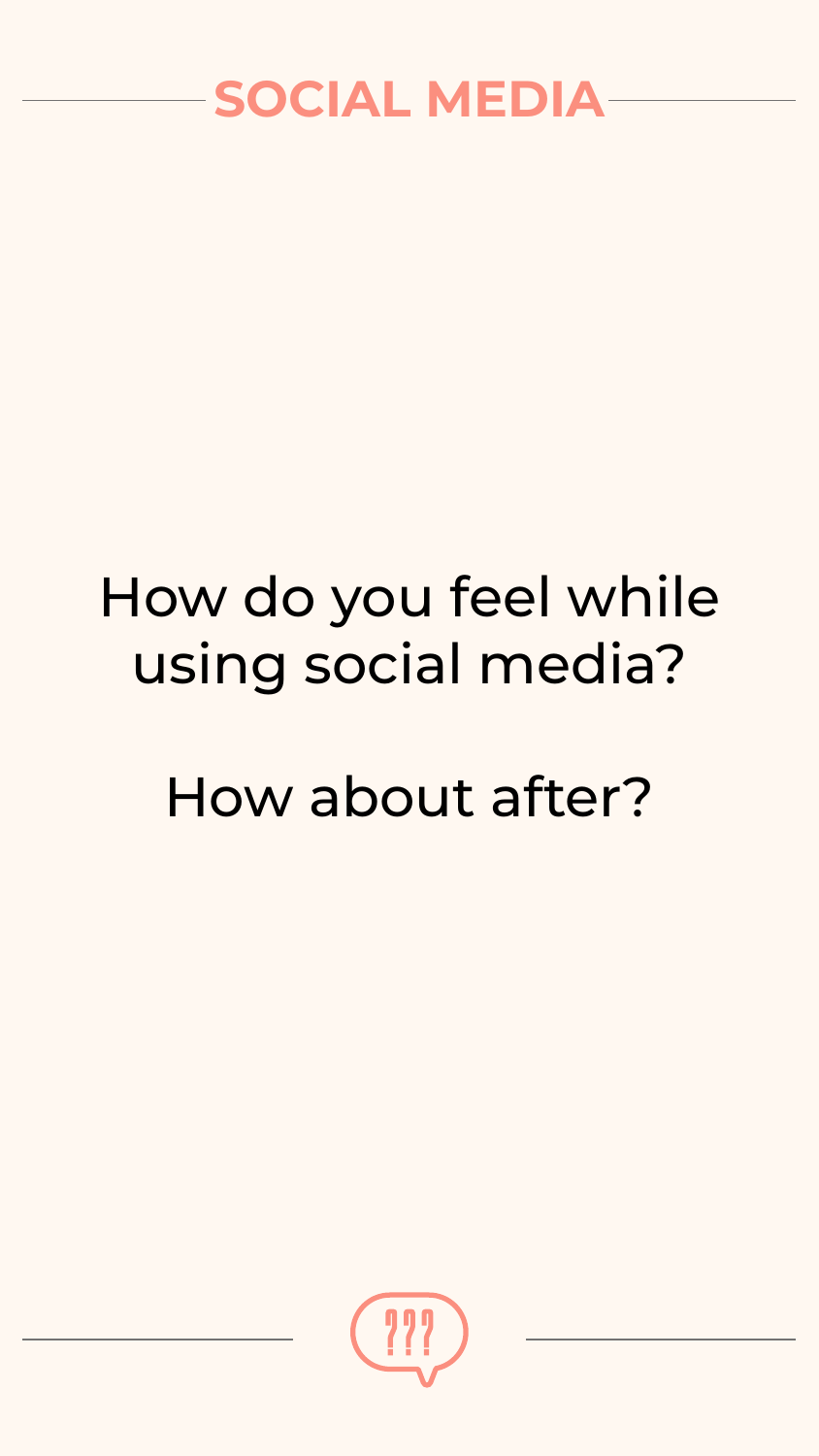

# What healthy boundaries can we set around social media to support our wellbeing?

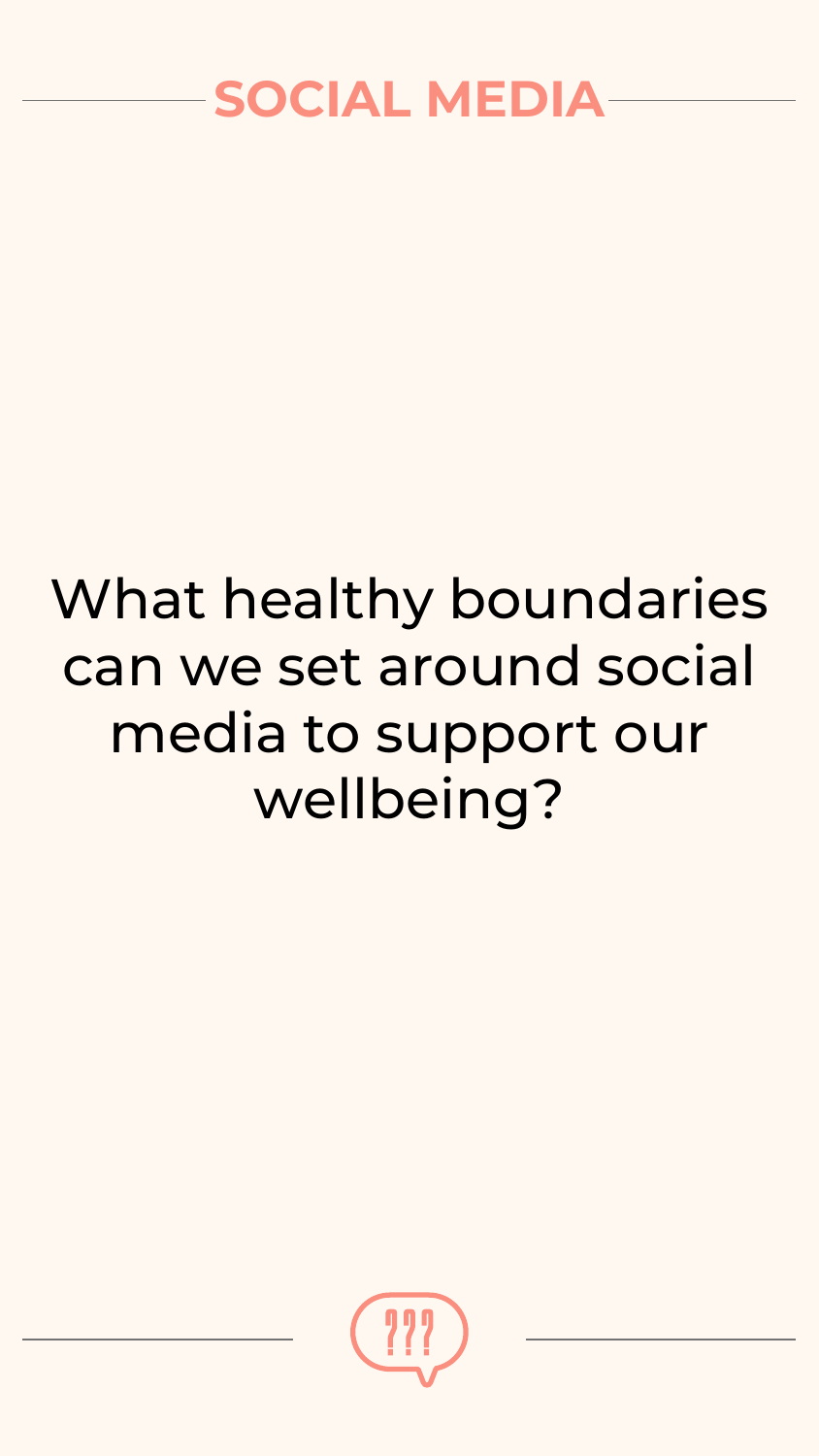<span id="page-35-0"></span>There's nothing wrong with a little bit of fun! This section includes some additional light-hearted and more thoughtful questions to help you and your child connect, with hopefully some laughs in between. You might even learn something new about each other.

#### **SCROLL FOR MORE**

**[BACK TO THE TOP](#page-5-0)**

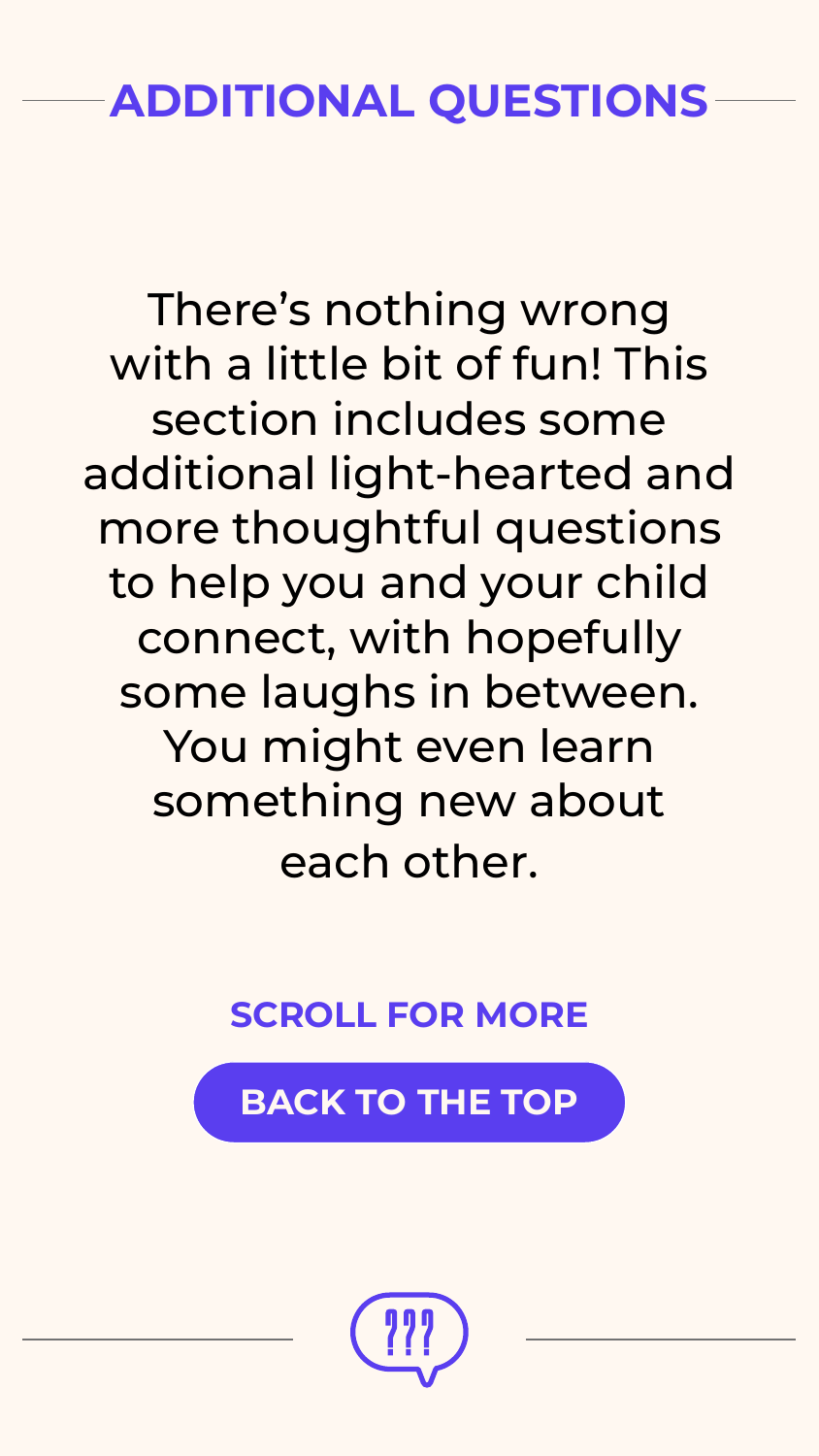

# What's your favorite movie?

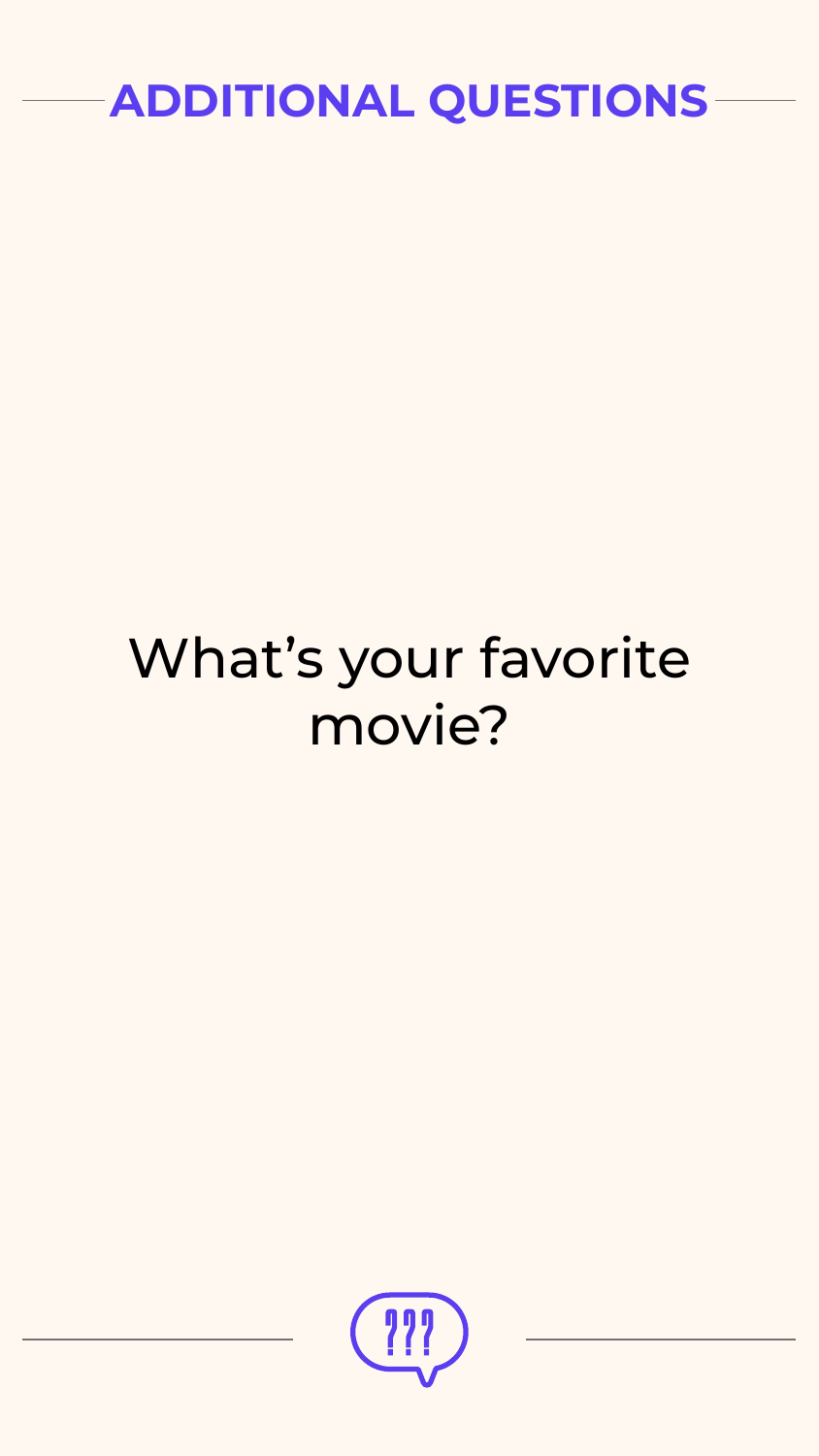

# What's one superpower you wish you had?

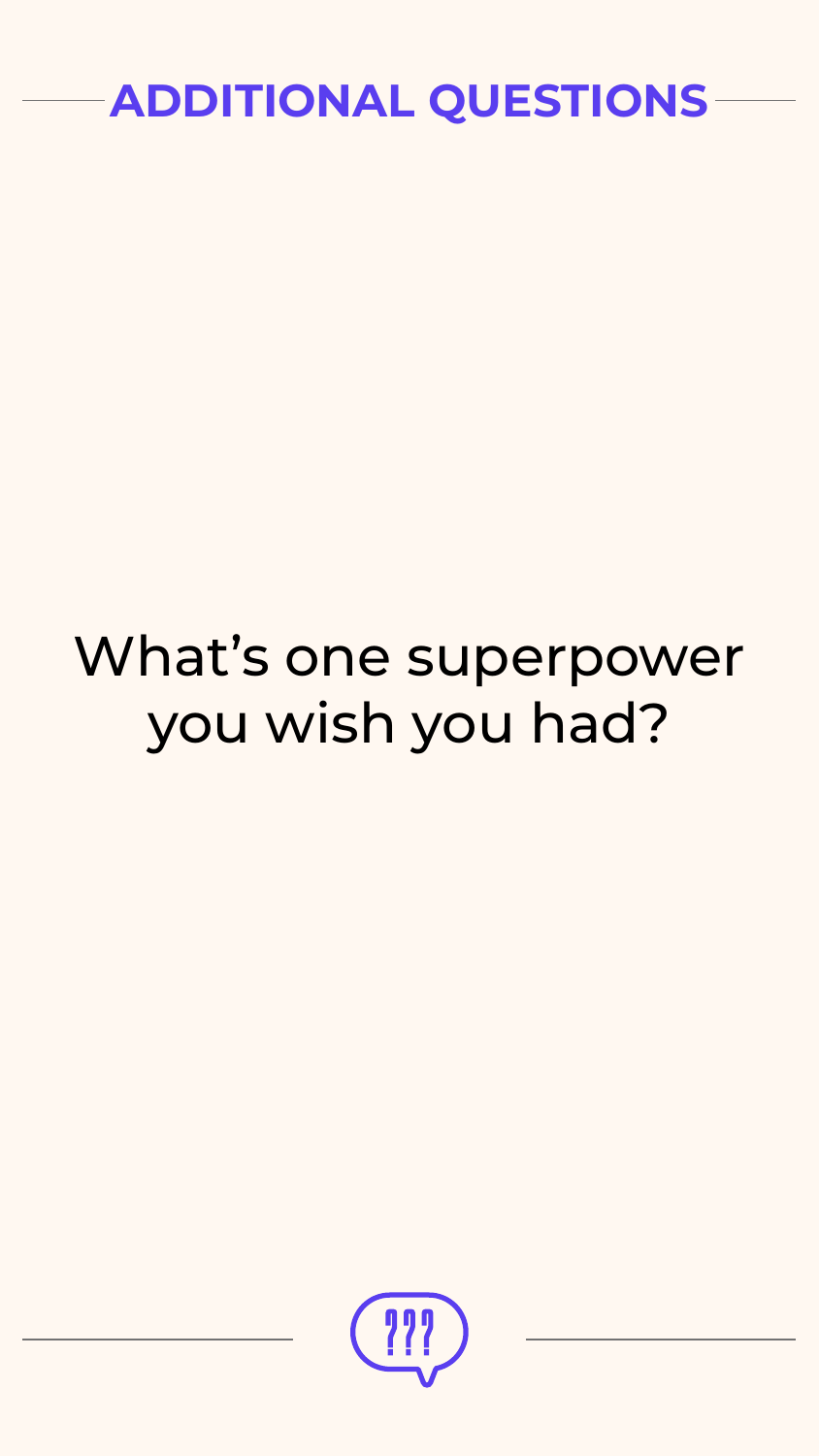# Who is your favorite music artist?

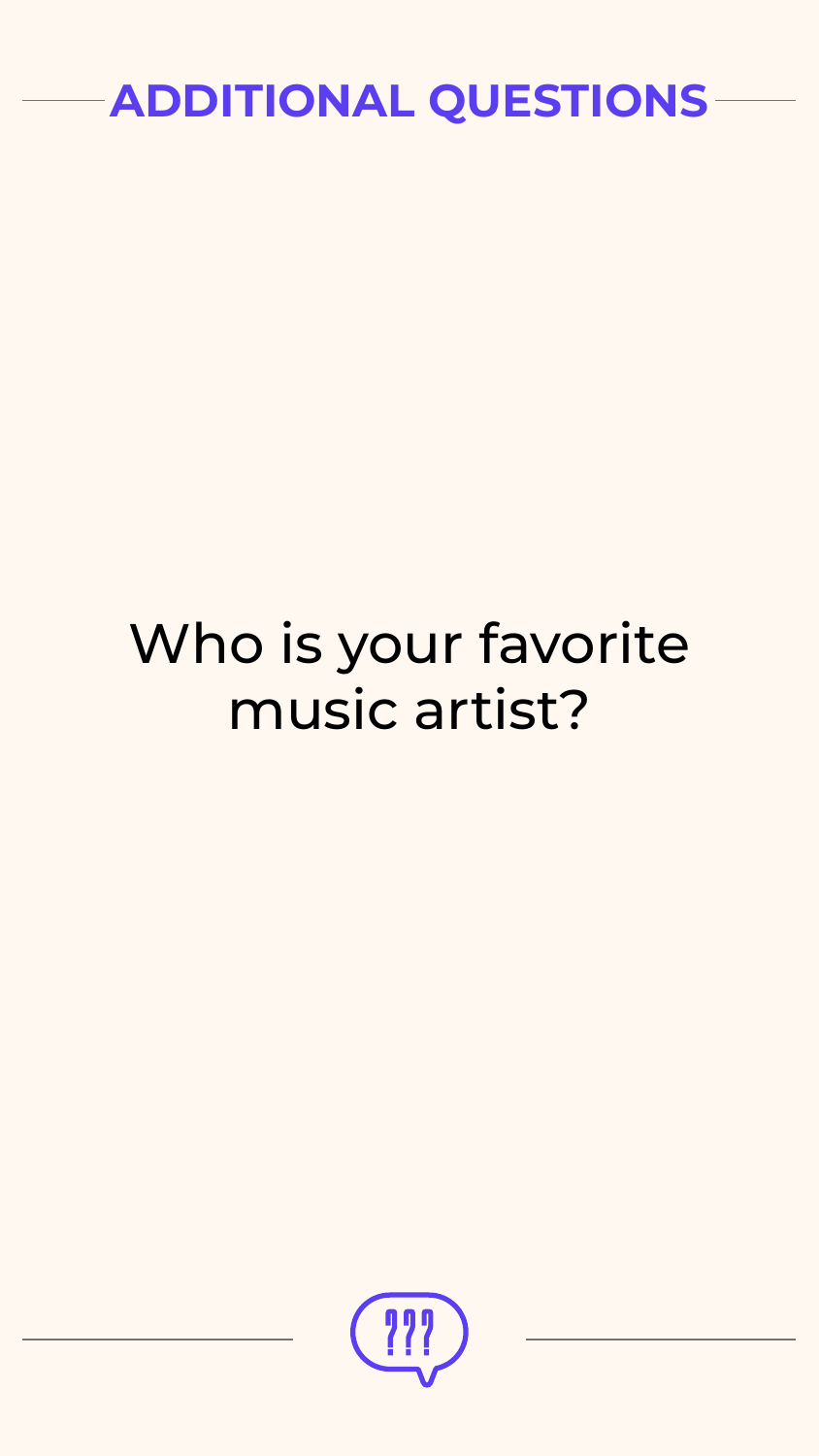

# What's your favorite song to listen to when you're having a bad day?

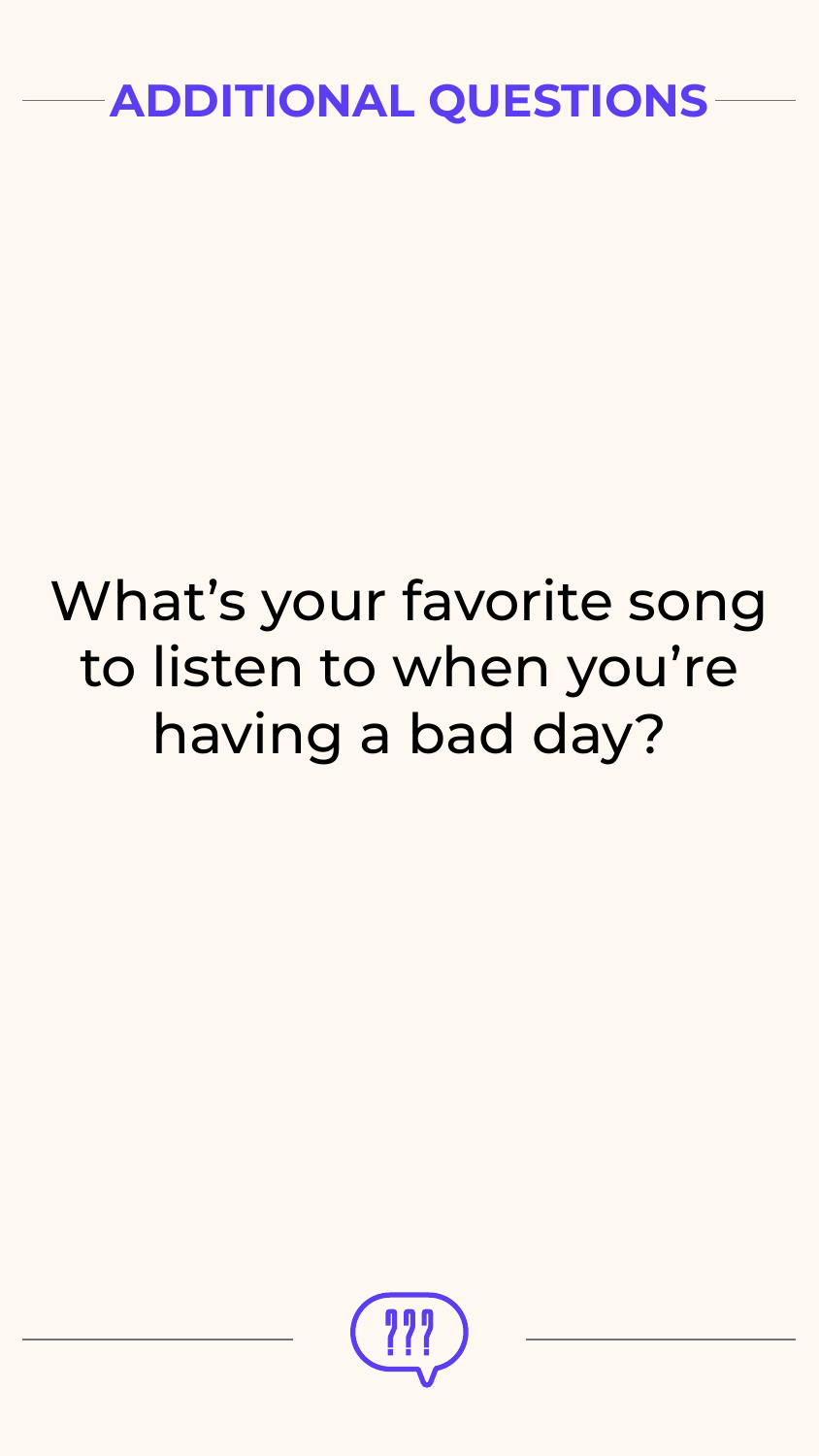

# What's your favorite song to listen to when you're having a good day?

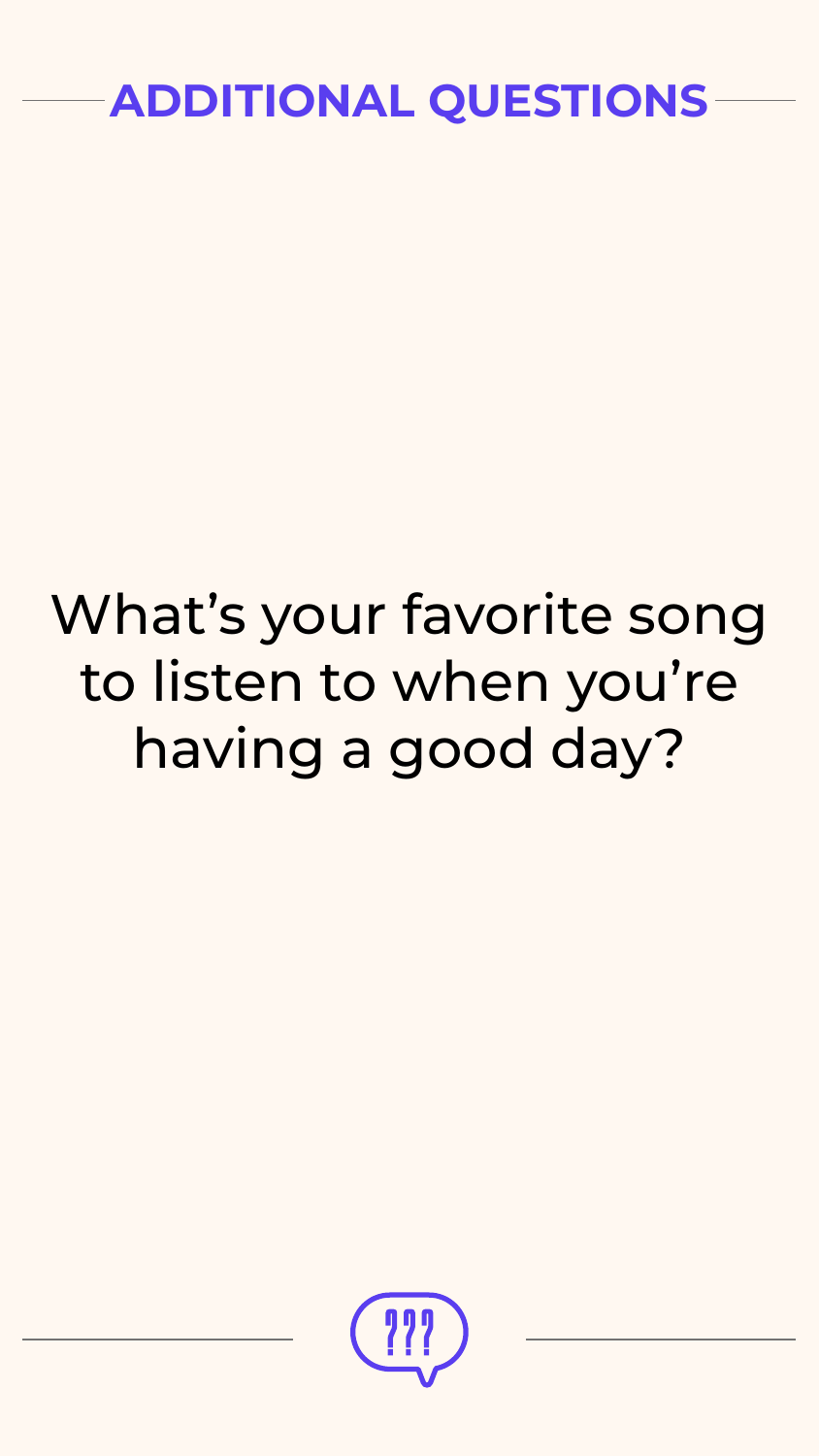# What's one thing that brought you joy this week?

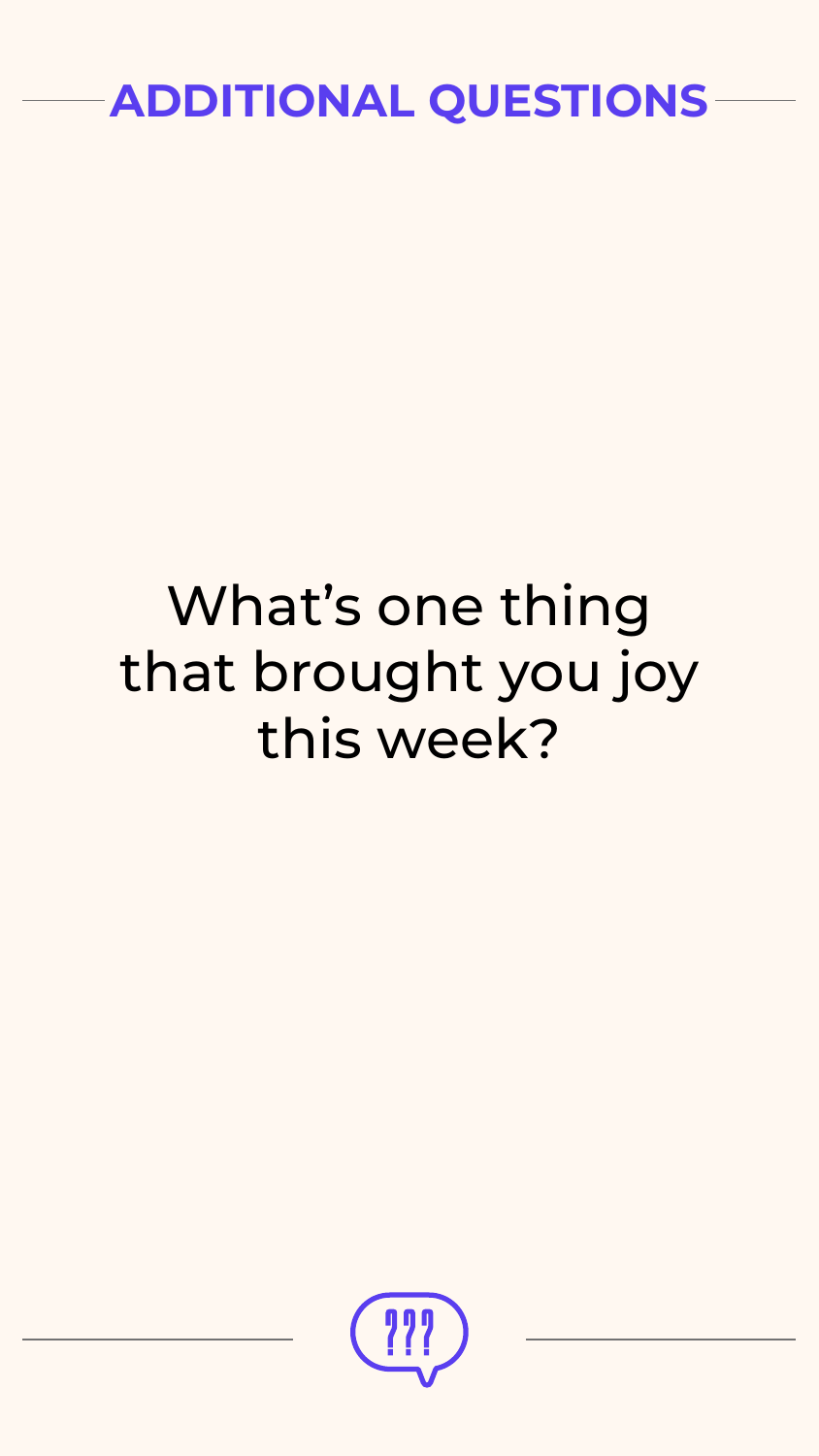# What's one thing you're really looking forward to this month?

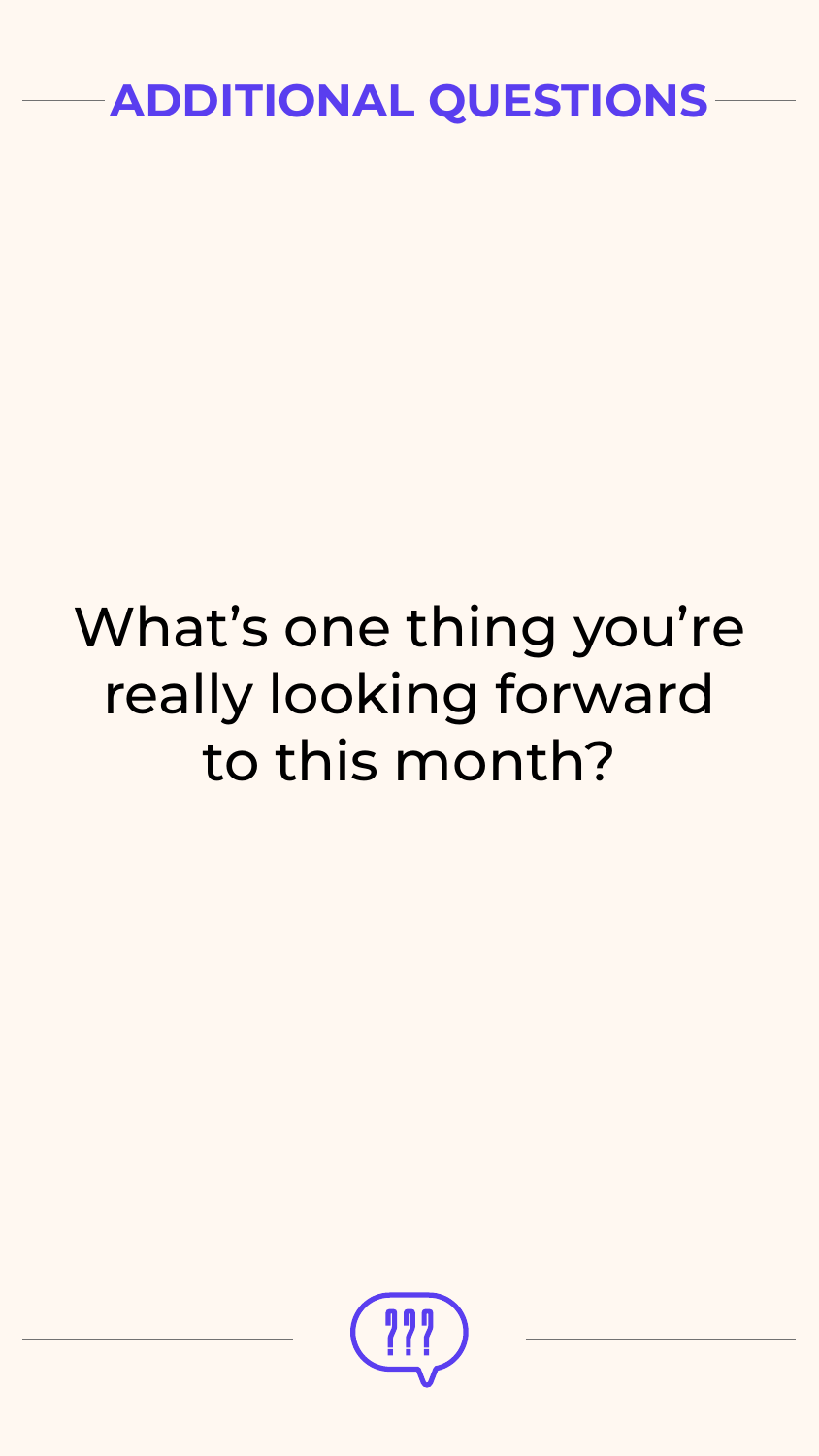# Can you think of a time that you felt discriminated against?

How did that make you feel?

What would you do if you never had to deal with discrimination ever again in your life?

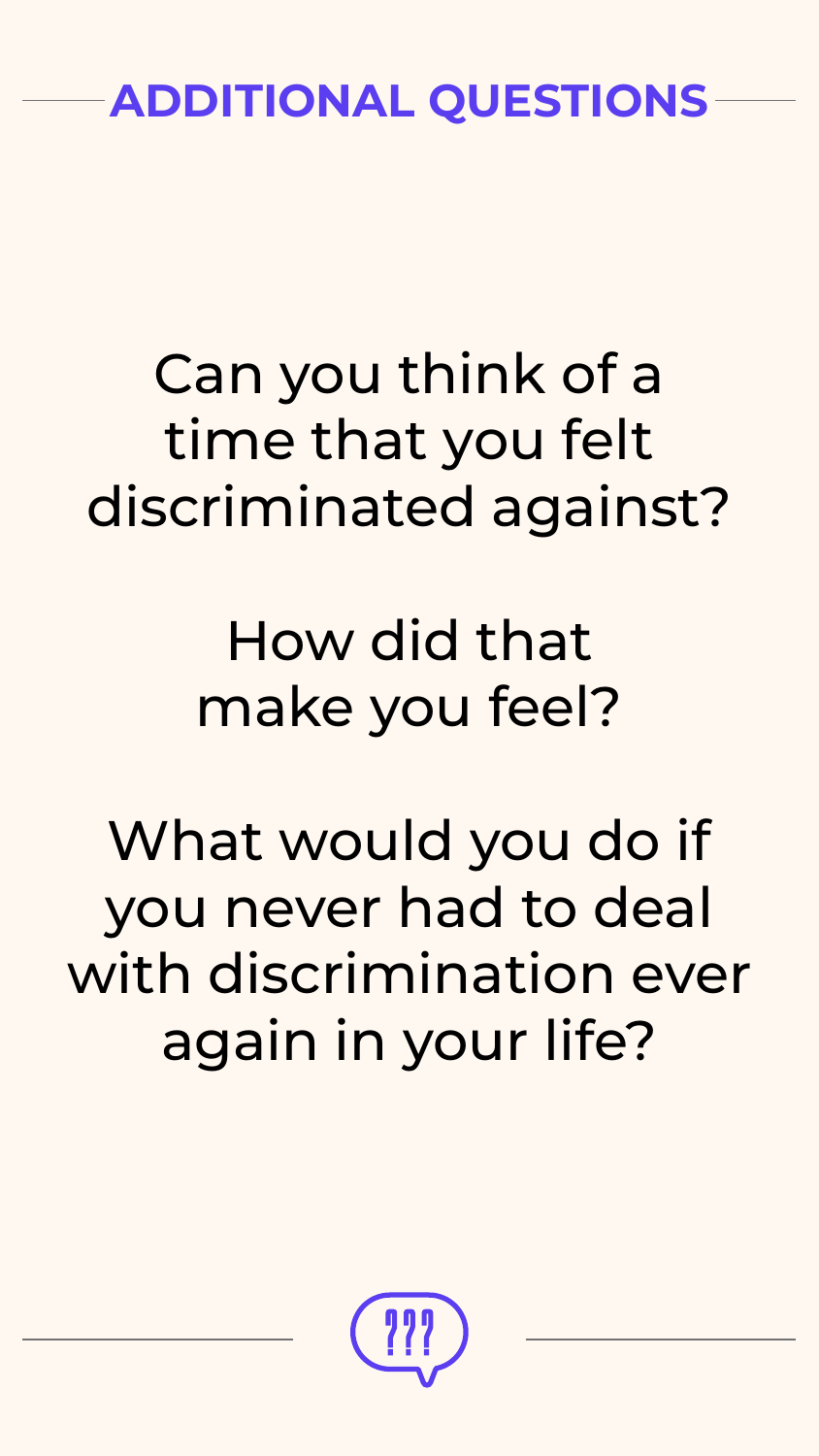

## Have you ever experienced or witnessed racism?

# If so, how did you react and/or feel?

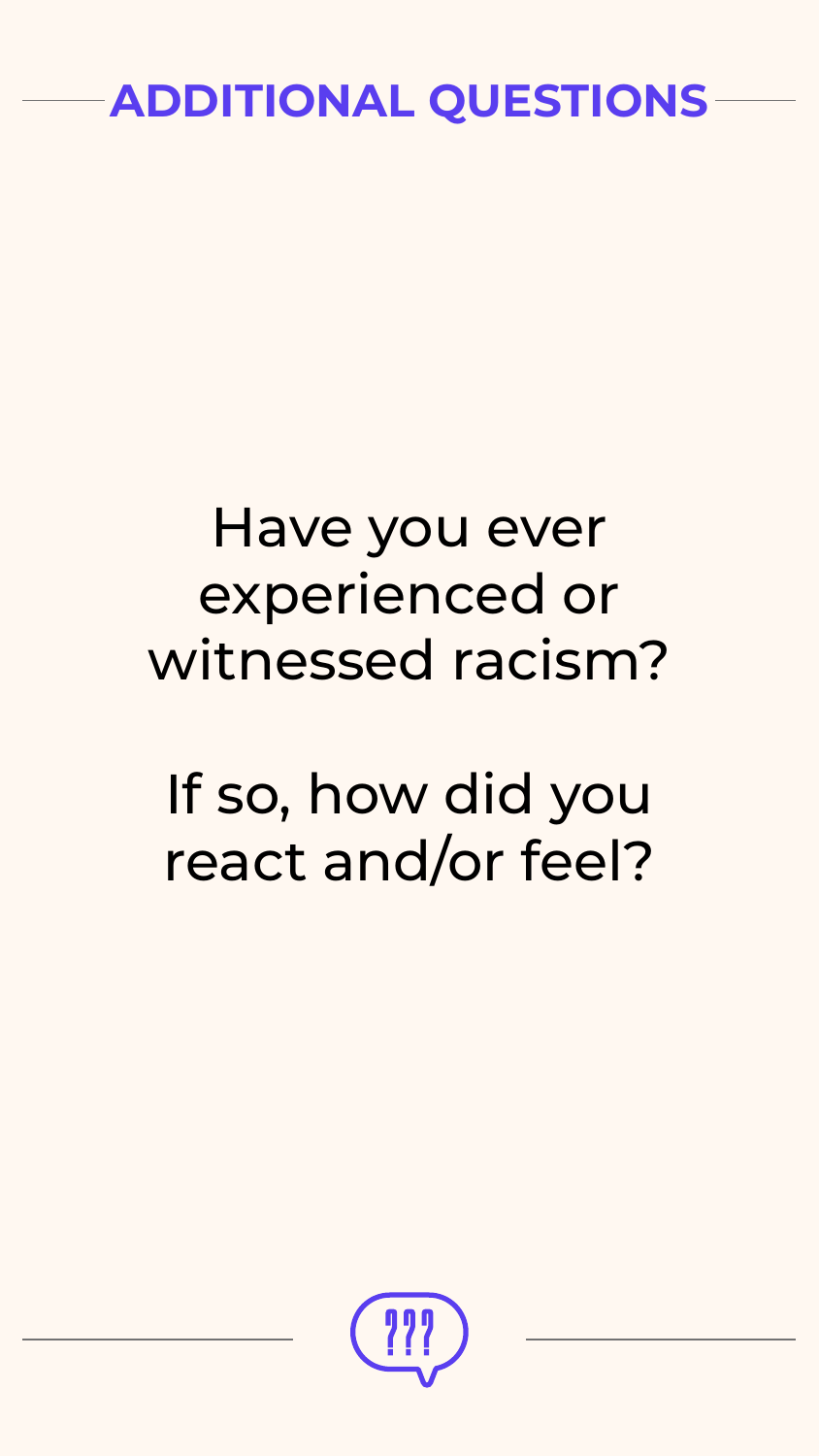# What's your earliest memory connected to your racial and/or gender identity?

# What did you learn from that experience?

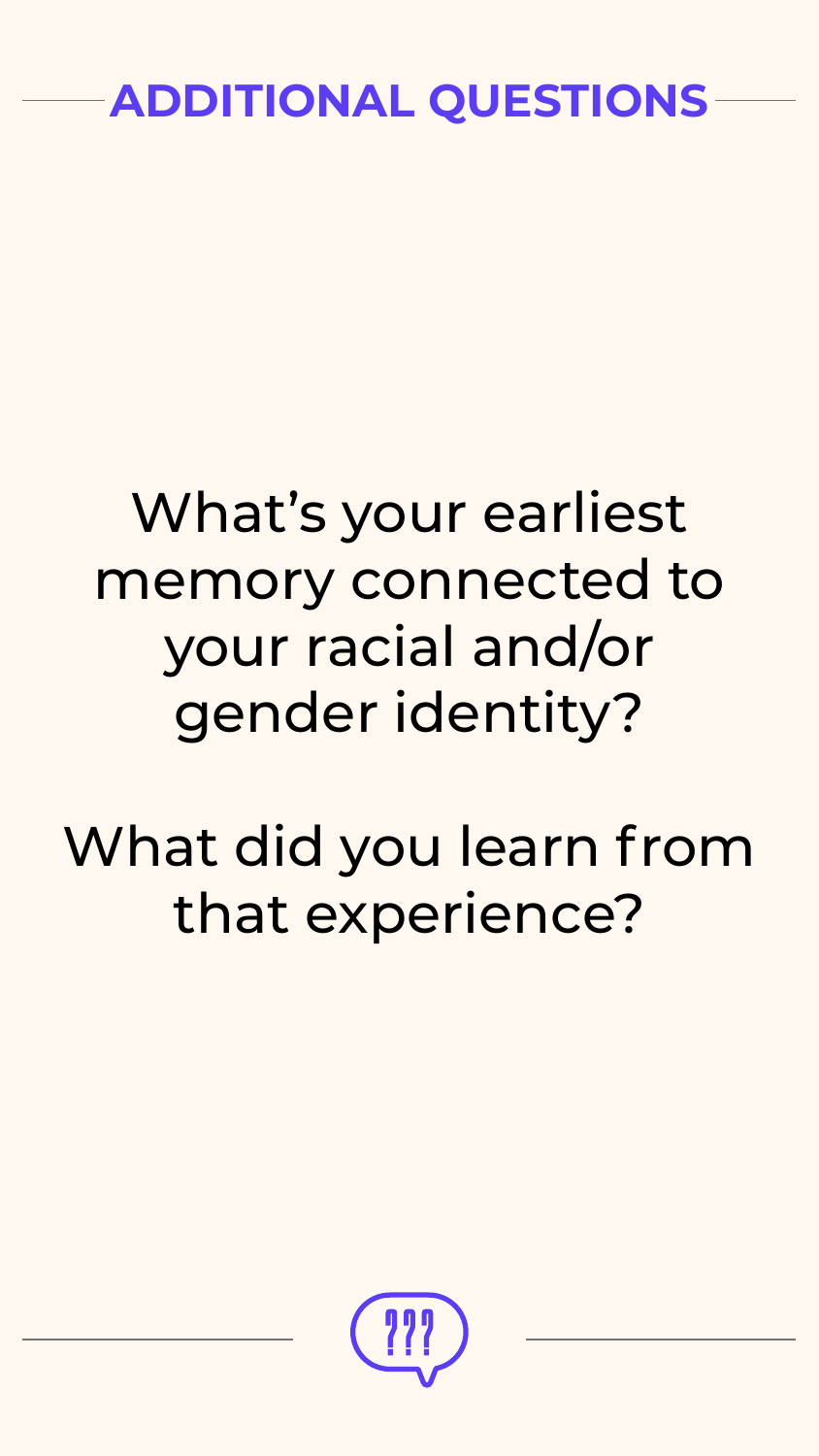



# Always be cold or always be hot?

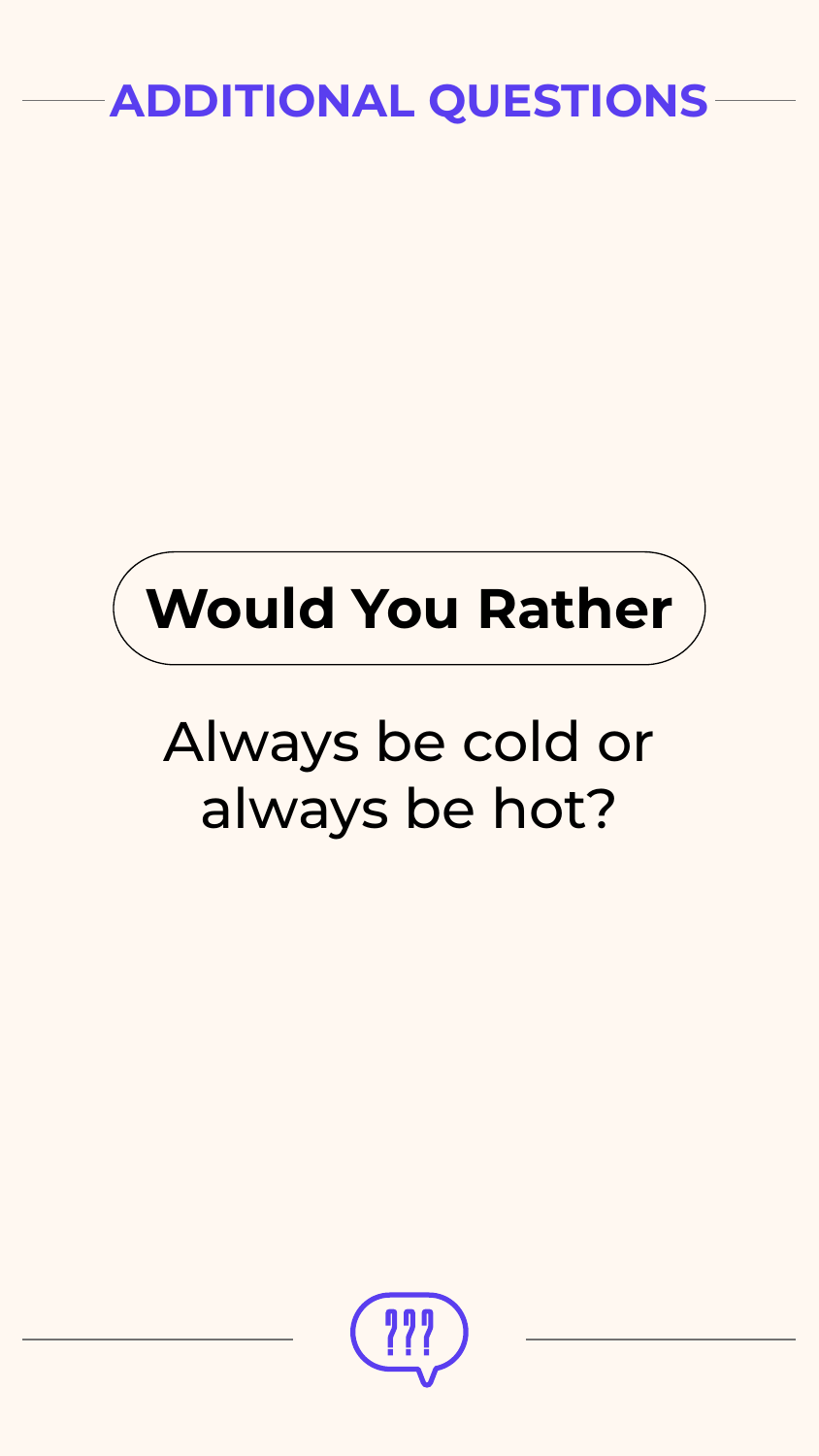

# Live a hundred years in the future or a hundred years in the past?

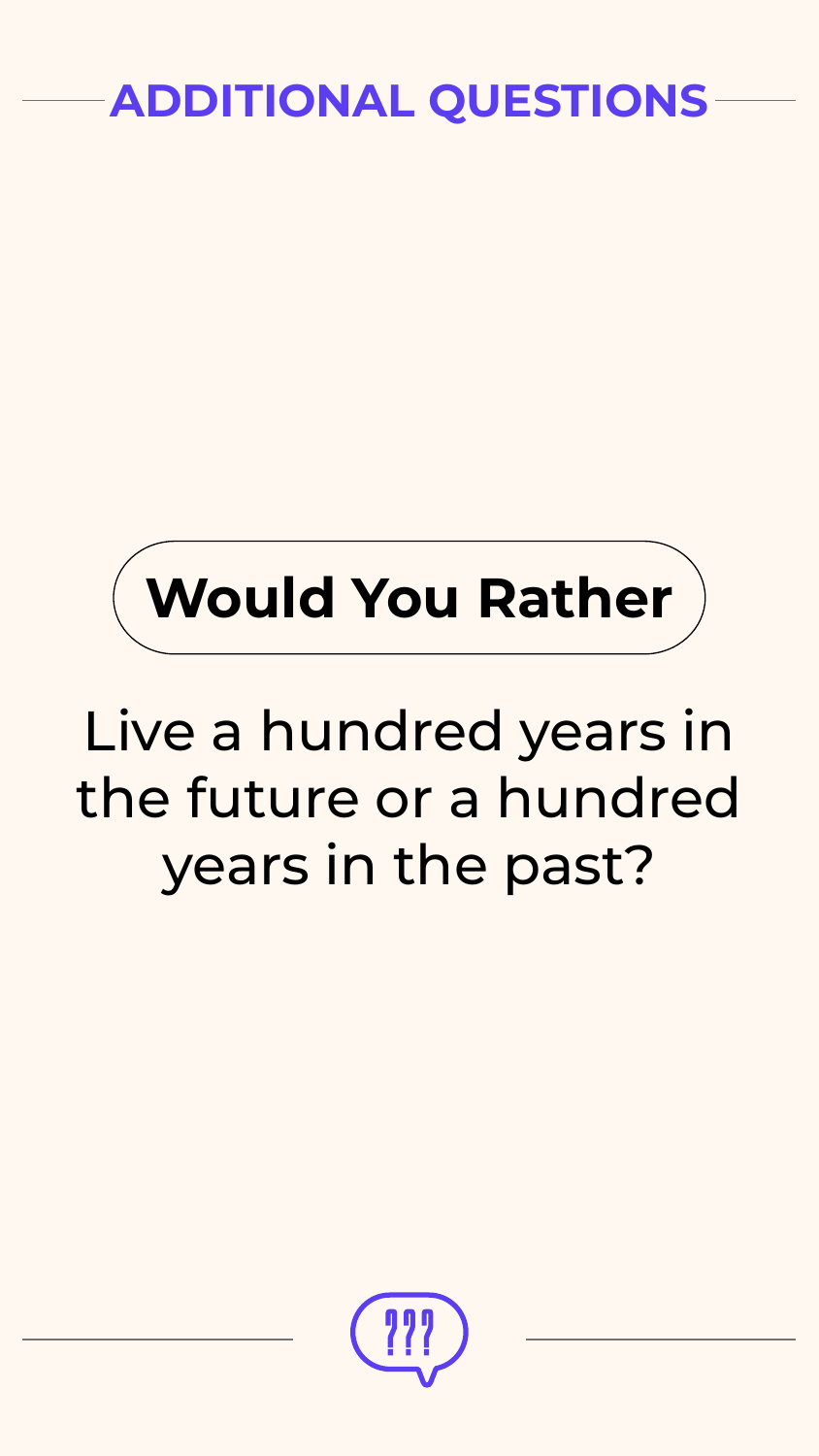



# Be a famous singer or a famous actor?

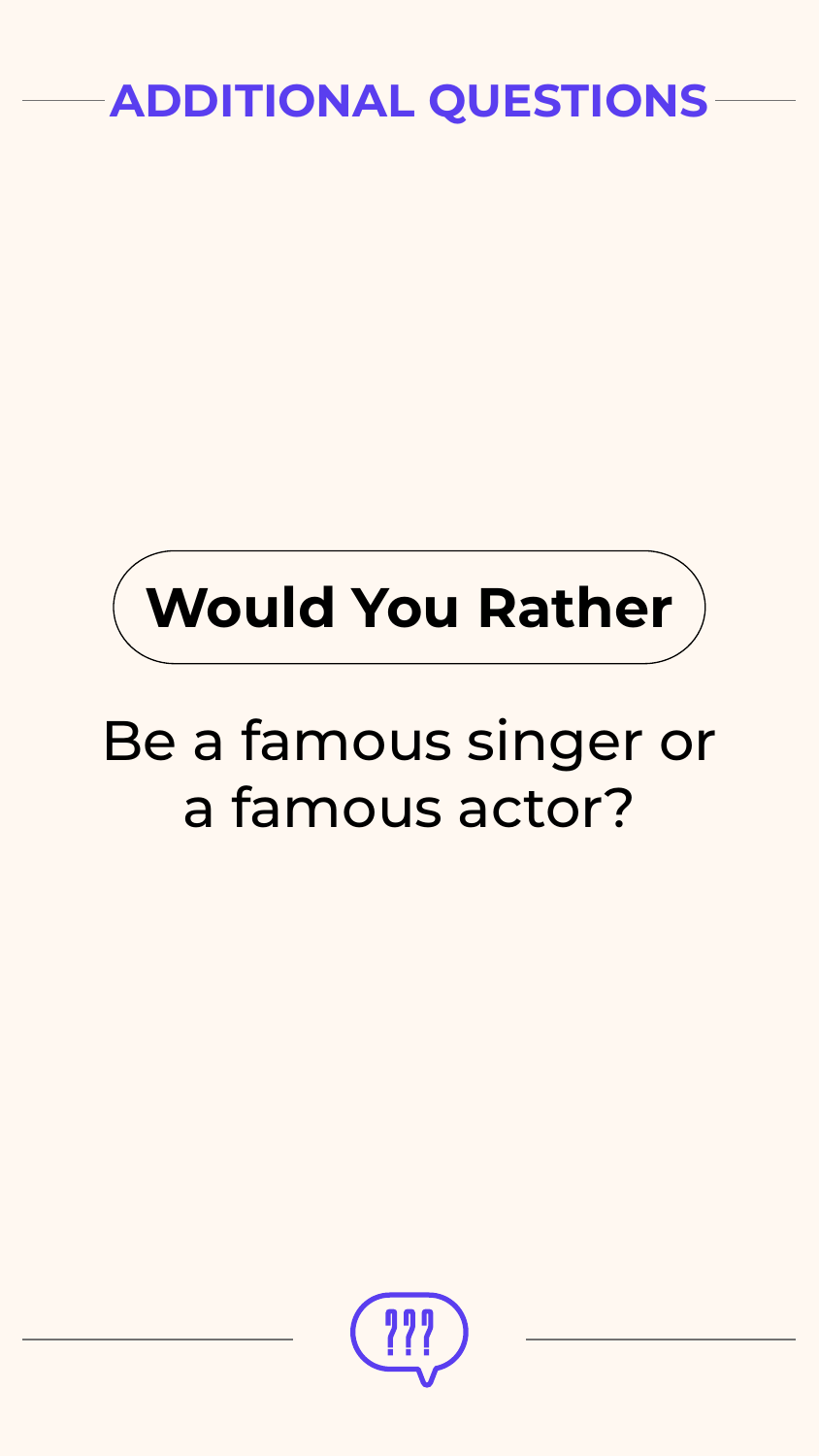



# Be in an action movie or a comedy movie?

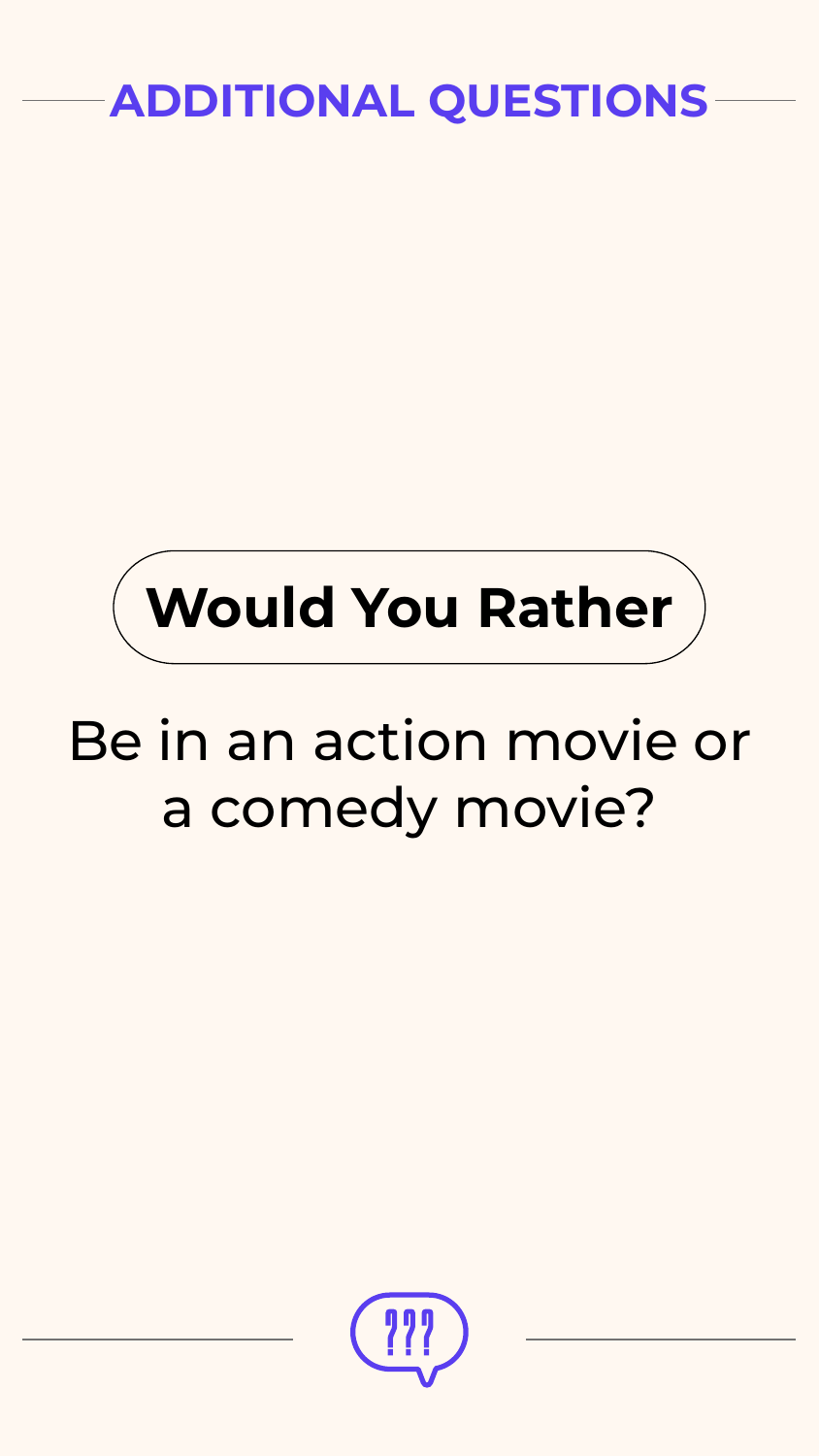



## Have more time or have more money?

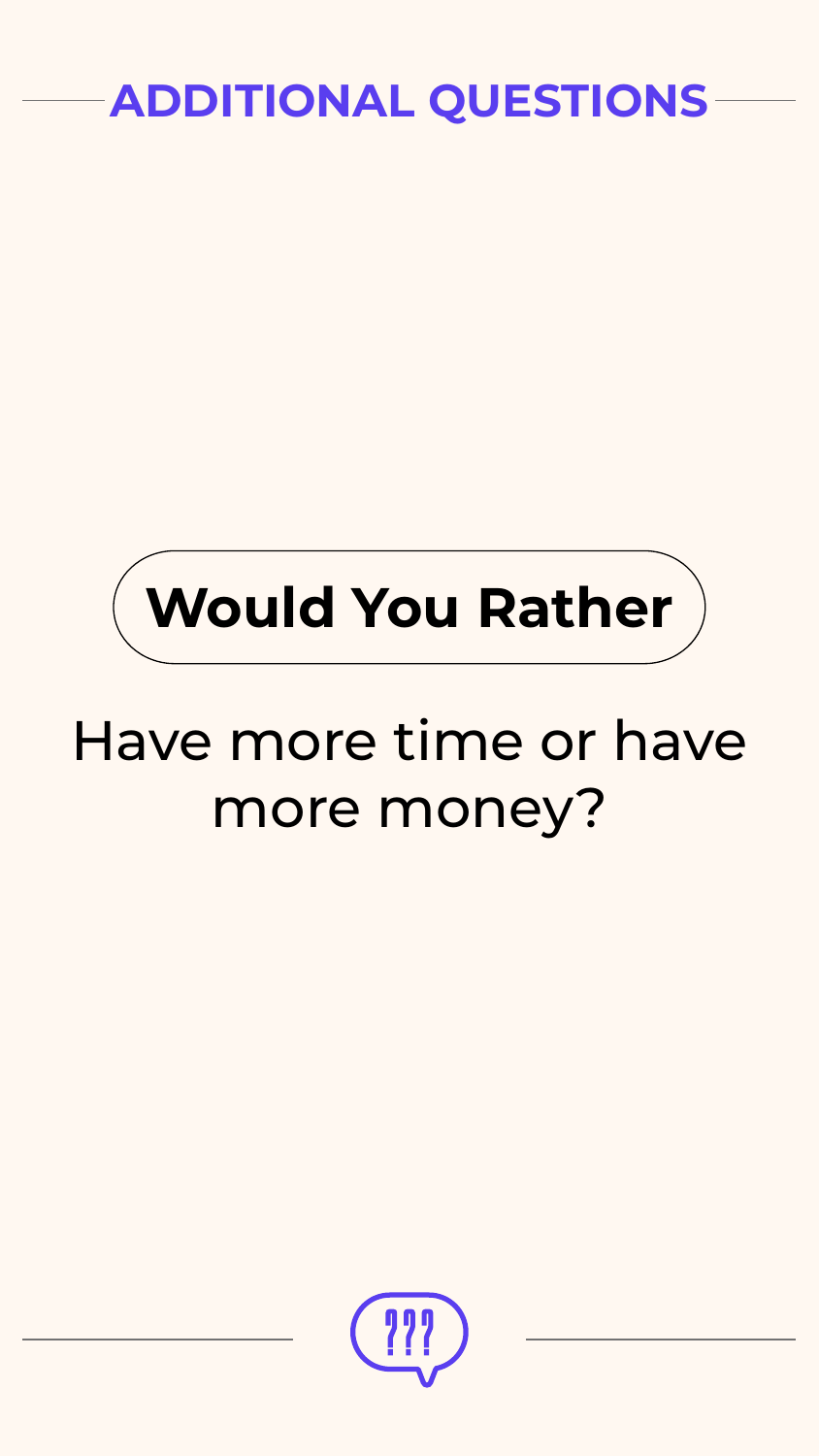#### **ACTIVITY**

# On your own piece of paper, write down 3 things that you've felt stressed, anxious, or fearful about today, this week, or even in the last month.